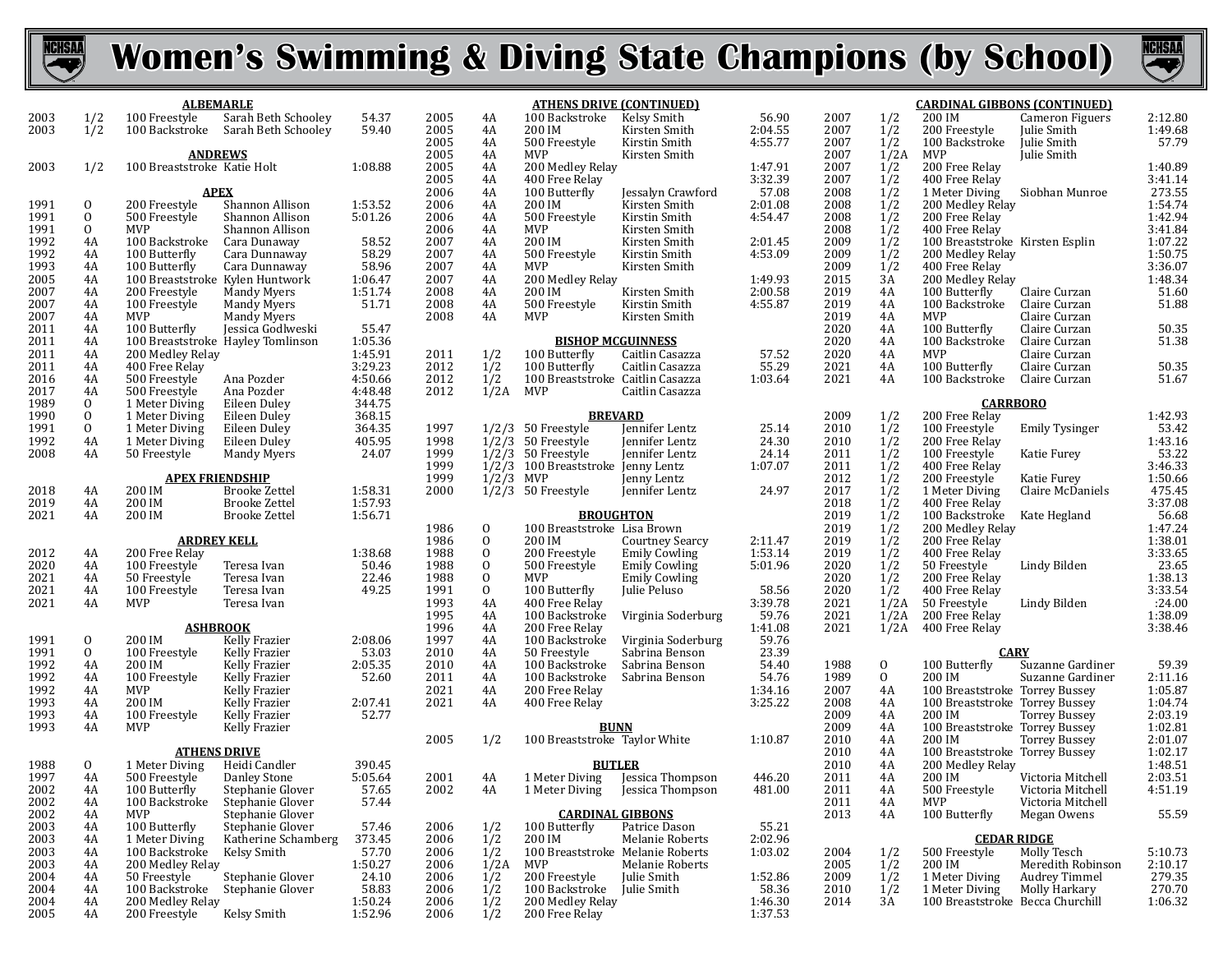



|              |               | <b>CENTRAL CABARRUS</b>                  |                                |                   | <b>CHARLOTTE CATHOLIC (CONTINUED)</b> |            |                                    |                                     |                     |              | <b>CHARLOTTE CATHOLIC (CONTINUED)</b> |                                                 |                                  |                        |  |
|--------------|---------------|------------------------------------------|--------------------------------|-------------------|---------------------------------------|------------|------------------------------------|-------------------------------------|---------------------|--------------|---------------------------------------|-------------------------------------------------|----------------------------------|------------------------|--|
| 1997         |               | $1/2/3$ 100 Freestyle                    | Lauren Smith                   | 55.58             | 2003                                  | 1/2        | 200 IM                             | Shannon Von Hoy                     | 2:12.82             | 2013         | 3A                                    | 200 Freestyle                                   | Lauren Rhodes                    | 1:47.98                |  |
| 1999         |               | $1/2/3$ 100 Freestyle                    | Lauren Smith                   | 53.99             | 2003<br>2003                          | 1/2<br>1/2 | 200 Medley Relay<br>400 Free Relay |                                     | 2:00.28<br>3:50.88  | 2013<br>2013 | 3A<br>3A                              | 100 Freestyle<br>100 Breaststroke Sara Stranick | Lauren Rhodes                    | 50.02<br>1:05.00       |  |
|              |               | <b>CENTRAL DAVIDSON</b>                  |                                |                   | 2004                                  | 1/2        | 1 Meter Diving                     | Sarah Knish                         | 252.70              | 2013         | 3A                                    | 100 Butterfly                                   | Elsa Welshofer                   | 54.69                  |  |
| 2000         |               | $1/2/3$ 100 Butterfly                    | Nikki Deering                  | 58.16             | 2004                                  | 1/2        | 200 Free Relay                     |                                     | 1:47.74             | 2013         | 3A                                    | 200 Medley Relay                                |                                  | 1:45.52                |  |
| 2001         | 1/2/3         | 100 Butterfly                            | Nikki Deering                  | 57.96             | 2004                                  | 1/2        | 400 Free Relay                     |                                     | 3:43.23             | 2013         | 3A                                    | 200 Free Relay                                  |                                  | 1:35.00                |  |
| 2002         | $\frac{1}{2}$ | 200 Freestyle                            | Nikki Deering                  | 1:57.61           | 2005                                  | 1/2        | 100 Butterfly                      | Keri McAfee                         | 1:00.42             | 2013         | 3A                                    | 400 Free Relay                                  |                                  | 3:24.61                |  |
| 2002         |               | 100 Freestyle                            | Nikki Deering                  | 53.51             | 2005                                  | 1/2        | 500 Freestyle                      | Shannon Von Hoy                     | 5:04.27             | 2014         | 4A                                    | 200 IM                                          | Nicole Emery                     | 2:01.42                |  |
|              |               |                                          |                                |                   | 2005                                  | 1/2        | 500 Freestyle                      | Shannon Von Hoy                     | 5:04.27             | 2014         | 4A                                    | 50 Freestyle                                    | Nora McCullagh                   | 22.88<br>53.59         |  |
| 1992         |               | <b>CHAPEL HILL</b>                       |                                | 1:51.99           | 2005<br>2005                          | 1/2A       | MVP<br>200 Freestyle               | Shannon Van Hoy                     |                     | 2014<br>2014 | 4A<br>4A                              | 100 Backstroke<br><b>MVP</b>                    | Nora McCullagh                   |                        |  |
| 1992         | 4A<br>4A      | 200 Medley Relay<br>400 Free Relay       |                                | 3:38.16           | 2005                                  | 1/2<br>1/2 | 200 Medley Relay                   | Shannon Von Hoy                     | 1:52.58<br>1:56.38  | 2014         | 4A                                    | 100 Butterfly                                   | Nora McCullagh<br>Elsa Welshofer | 54.47                  |  |
| 1993         | 4A            | 200 Medley Relay                         |                                | 1:52.53           | 2005                                  | 1/2        | 200 Free Relay                     |                                     | 1:47.83             | 2014         | 4A                                    | 200 Free Relay                                  |                                  |                        |  |
| 1993         | 4A            | 200 Free Relay                           |                                | 1:41.60           | 2005                                  | 1/2        | 400 Free Relay                     |                                     | 3:40.54             | 2014         | 4A                                    | 400 Free Relay                                  |                                  | $1:33.22$<br>$3:22.15$ |  |
| 1997         | 4A            | 1 Meter Diving                           | Renne Paradise                 | 420.60            | 2006                                  | 3A         | 100 Butterfly                      | Keri McAfee                         | 58.32               | 2015         | 4A                                    | 50 Freestyle                                    | Nora McCullagh                   | 22.93<br>54.19         |  |
| 1998         | 4A            | 100 Backstroke                           | Elizabeth Heatherington 57.67  |                   | 2006                                  | 3A         | 500 Freestyle                      | Shannon Von Hoy                     | 5:08.24             | 2015         | 4A                                    | 100 Backstroke                                  | Nora McCullagh                   |                        |  |
| 1998         | 4A            | 1 Meter Diving                           | Renne Paradise                 | 402.80            | 2006                                  | 3A         | 500 Freestyle                      | Shannon Von Hoy                     | 5:08.24             | 2015         | 4A                                    | <b>MVP</b>                                      | Nora McCullagh                   |                        |  |
| 1999         | 4A            | 200 IM                                   | Meredith Greene                | 2:05.69           | 2006                                  | 3A         | 200 Freestyle                      | Shannon Von Hoy                     | 1:55.46             | 2015         | 4A<br>4A                              | 500 Freestyle                                   | Rebecca Postoll                  | 4:47.02                |  |
| 1999<br>1999 | 4A<br>4A      | 100 Backstroke<br>200 Medley Relay       | Elizabeth Heatherington 57.93  | 1:49.37           | 2006<br>2006                          | 3A<br>3A   | 200 Medley Relay<br>200 Free Relay |                                     | 1:55.10<br>1:47.111 | 2015<br>2015 | 4A                                    | 200 Medley Relay<br>200 Free Relay              |                                  | 1:43.70<br>1:33.68     |  |
| 2000         | 4A            | MVP                                      | Meredith Green                 |                   | 2006                                  | 3A         | 400 Free Relay                     |                                     | 3:41.18             | 2016         | 4Α                                    | 100 Butterfly                                   | Julia Menkhaus                   | 54.12                  |  |
| 2000         | 4A            | 200 IM                                   | Meredith Greene                | 2:03.65           | 2007                                  | 3A         | 100 Butterfly                      | Keri McAfee                         | 57.12               | 2016         | 4A                                    | 100 Backstroke                                  | Julia Menkhaus                   | 53.84                  |  |
| 2000         | 4A            | 500 Freestyle                            | Meredith Green                 | 4:49.05           | 2007                                  | 3A         | 200 Medley Relay                   |                                     | 1:55.94             | 2017         | 4A                                    | 100 Butterfly                                   | Julia Menkhaus                   | 53.61                  |  |
| 2000         | 4A            | 100 Backstroke                           | Elizabeth Heatherington 57.46  |                   | 2007                                  | 3A         | 400 Free Relay                     |                                     | 3:46.55             | 2017         | 4A                                    | 100 Backstroke                                  | Julia Menkhaus                   | 53.74                  |  |
| 2001         | 4A            | 200 IM                                   | Meredith Greene                | 2:04.81           | 2008                                  | 3A         | 100 Backstroke                     | Mary Kate Hetzel                    | 58.67               | 2017         | 4A                                    | 400 Free Relay                                  |                                  | 3:28.57                |  |
| 2001         | 4A            | 500 Freestyle                            | Meredith Green                 | 4:51.79           | 2008                                  | 3A         | 100 Freestyle                      | Jordan Koletic                      | 54.91               | 2018         | 3A                                    | 200 Freestyle                                   | Olwyn Bartis                     | 1:48.64                |  |
| 2001         | 4A<br>4A      | 200 Medley Relay<br>1 Meter Diving       | Chelsea Mock                   | 1:51.07<br>355.85 | 2008<br>2008                          | 3A<br>3A   | 200 IM<br>100 Butterfly            | Keri McAfee<br>Keri McAfee          | 2:07.31<br>56.39    | 2018<br>2018 | 3A<br>3A                              | 100 Freestyle<br>100 Butterfly                  | Olwyn Bartis<br>Julia Menkhaus   | 50.69<br>53.84         |  |
| 2004<br>2005 | 4A            | 1 Meter Diving                           | Lydia Cardinal                 | 360.95            | 2008                                  | 3A         | <b>MVP</b>                         | Keri McAfee                         |                     | 2018         | 3A                                    | 100 Backstroke                                  | Julia Menkhaus                   | 53.70                  |  |
| 2006         | 4A            | 200 Freestyle                            | Jing Li                        | 1:50.66           | 2008                                  | 3A         |                                    | 100 Breaststroke Christen McDonough | 1:07.81             | 2018         | 3A                                    | MVP                                             | Julia Menkhaus                   |                        |  |
| 2006         | 4A            | 100 Backstroke                           | Carly Smith                    | 56.47             | 2008                                  | 3A         | 200 Medley Relay                   |                                     | 1:51.32             | 2018         | 3A                                    | 200 Medley Relay                                |                                  | 1:45.46                |  |
| 2006         | 4A            | 200 Medley Relay                         |                                | 1:47.74           | 2008                                  | 3A         | 400 Free Relay                     |                                     | 3:38.17             | 2018         | 3A                                    | 400 Free Relay                                  |                                  | 3:28.42                |  |
| 2006         | 4A            | 400 Free Relay                           |                                | 3:33.42           | 2009                                  | 3A         |                                    | 100 Breaststroke Christen McDonough | 1:04.08             | 2019         | 3A                                    | 200 Medley Relay                                |                                  | 1:47.33                |  |
| 2007         | 4A            | 100 Backstroke                           | Carly Smith                    | 55.73             | 2009                                  | 3A         | MVP                                | Christine McDonough                 |                     | 2020         | 3A                                    | 100 Butterfly                                   | Madeline Menkhaus                | 54.42                  |  |
| 2008<br>2008 | 4A            | 100 Backstroke                           | Carly Smith                    | 55.72<br>1:48.02  | 2009                                  | 3A<br>3A   | 200 Medley Relay                   |                                     | 1:47.76             | 2020<br>2020 | 3A<br>3A                              | 50 Freestyle                                    | Olivia Rhodes                    | 23.44<br>1:34.30       |  |
| 2008         | 4A<br>4A      | 200 Medley Relay<br>400 Free Relay       |                                | 3:31.40           | 2009<br>2009                          | 3A         | 200 Free Relay<br>400 Free Relay   |                                     | 1:41.65<br>3:38.16  | 2020         | 3A                                    | 200 Free Relay<br>400 Free Relay                |                                  | 3:27.08                |  |
| 2009         | 4A            | 100 Backstroke                           | Carly Smith                    | 54.95             | 2010                                  | 3A         | 200 Freestyle                      | Erin Gaeckle                        | 1:52.67             | 2021         | 3A                                    | 200 IM                                          | Madeline Menkhaus                | 2:03.05                |  |
| 2010         | 3A            | 1 Meter Diving                           | Katie Leonard                  | 325.10            | 2010                                  | 3A         | 100 Backstroke                     | Erin Gaeckle                        | 56.69               | 2021         | 3A                                    | 100 Butterfly                                   | Madeline Menkhaus                | :54.15                 |  |
| 2010         | 3A            | 500 Freestyle                            | Lydia Renn                     | 5:09.84           | 2010                                  | 3A         | MVP                                | Erin Gaeckle                        |                     | 2021         | 3A                                    | MVP                                             | Madeline Menkhaus                |                        |  |
| 2011         | 3A            | 1 Meter Diving                           | Katie Leonard                  | 346.50            | 2010                                  | 3A         | 50 Freestyle                       | Ashlyn Koletic                      | 24.48               | 2021         | 3A                                    | 50 Freestyle                                    | Olivia Rhodes                    | :22.99                 |  |
| 2012         | 3A            | 100 Backstroke                           | Annabelle Durham               | 57.62             | 2010                                  | 3A         | 100 Freestyle                      | Ashlyn Koletic                      | 53.22               | 2021         | 3A                                    | 200 Medley Relay                                |                                  | 1:44.69                |  |
| 2014<br>2014 | 3A<br>3A      | 200 IM<br>100 Butterfly                  | Claire DeSelm<br>Claire DeSelm | 2:02.59<br>54.77  | 2010<br>2010                          | 3A<br>3A   | 200 Medley Relay                   | 100 Breaststroke Christen McDonough | 1:03.82<br>1:46.96  | 2021         | 3A                                    | 200 Free Relay                                  |                                  | 1:36.88                |  |
| 2014         | 3A            | MVP                                      | Claire DeSelm                  |                   | 2010                                  | 3A         | 200 Free Relay                     |                                     | 1:39.71             |              |                                       |                                                 | <b>CHASE</b>                     |                        |  |
| 2014         | 3A            | 100 Freestyle                            | Anabelle Durham                | 53.47             | 2010                                  | 3A         | 400 Free Relay                     |                                     | 3:35.78             | 1992         | 1/2/3                                 | 200 Freestyle                                   | Wendy Henson                     | 1:53.05                |  |
| 2014         | 3A            | 100 Backstroke                           | Annabelle Durham               | 57.65             | 2011                                  | 3A         | 100 Freestyle                      | Ashlyn Koletic                      | 52.12               | 1992         |                                       | $1/2/3$ 100 Freestyle                           | Wendy Henson                     | 52.85                  |  |
| 2014         | 3A            | 200 Medley Relay                         |                                | 1:49.37           | 2011                                  | 3A         | 50 Freestyle                       | Lauren Rhodes                       | 23.41               | 1992         | $1/2/3$ MVP                           |                                                 | Wendy Henson                     |                        |  |
| 2015         | 3A            | 200 IM                                   | Claire DeSelm                  | 2:04.84           | 2011                                  | 3A         | 100 Backstroke Maria Sheridan      |                                     | 1:00.28             | 1993         |                                       | $1/2/3$ 200 Freestyle                           | Wendy Henson                     | 1:53.05                |  |
| 2015         | 3A            | 100 Butterfly                            | Claire DeSelm                  | 55.39             | 2011                                  | 3A         | 200 Medley Relay                   |                                     | 1:49.44             | 1993         |                                       | $1/2/3$ 100 Freestyle                           | Wendy Henson                     | 52.16                  |  |
| 2016<br>2019 | 3A<br>3A      | 100 Butterfly<br>1 Meter Diving          | Claire DeSelm<br>Clara Tate    | 56.32<br>418.65   | 2011<br>2011                          | 3A<br>3A   | 200 Free Relay<br>400 Free Relay   |                                     | 1:39.13<br>3:31.54  | 1993<br>1994 | $1/2/3$ MVP<br>1/2/3                  | 200 IM                                          | Wendy Henson<br>Wendy Henson     | 2:08.53                |  |
| 2020         | 3A            | 1 Meter Diving                           | Clara Tate                     | 440.10            | 2012                                  | 3A         | 200 IM                             | Nicole Emery                        | 2:03.63             | 1994         | 1/2/3                                 | 500 Freestyle                                   | Wendy Henson                     | 5:01.45                |  |
|              |               |                                          |                                |                   | 2012                                  | 3A         | 50 Freestyle                       | Nora McCullagh                      | 23.85               | 1994         | $1/2/3$ MVP                           |                                                 | Wendy Henson                     |                        |  |
|              |               | <b>CHARLOTTE CATHOLIC</b>                |                                |                   | 2012                                  | 3A         | 200 Freestyle                      | Lauren Rhodes                       | 1:50.22             | 1995         |                                       | $1/2/3$ 200 Freestyle                           | Wendy Henson                     | 1:51.06                |  |
| 1999         |               | 1/2/3 100 Backstroke                     | Jackie Solady                  | 59.52             | 2012                                  | 3A         | 100 Freestyle                      | Lauren Rhodes                       | 50.55               | 1995         |                                       | $1/2/3$ 500 Freestyle                           | Wendy Henson                     | 4:57.30                |  |
| 2000         |               | $1/2/3$ 1 Meter Diving                   | Page Holloway                  | 409.15            | 2012                                  | 3A         | MVP                                | Lauren Rhodes                       |                     | 1995         | $1/2/3$ MVP                           |                                                 | Wendy Henson                     |                        |  |
| 2000         | 1/2/3         | 100 Backstroke                           | Jackie Solady                  | 59.52             | 2012                                  | 3A         | 100 Butterfly                      | Elsa Welshofer                      | 56.09               | 2019         | 1/2                                   | 100 Butterfly                                   | Jenna Bridges                    | 55.84                  |  |
| 2001         | 1/2/3         | $1/2/3$ 1 Meter Diving<br>100 Backstroke | Page Holloway                  | 417.55            | 2012                                  | 3A         | 200 Medley Relay                   |                                     | 1:46.56             | 2020         | 1/2<br>1/2A                           | 100 Butterfly<br>100 Butterfly                  | Jenna Bridges                    | 54.52<br>:55.56        |  |
| 2001<br>2001 | 1/2/3         | 200 Medley Relay                         | Jackie Solady                  | 58.12<br>1:55.62  | 2012<br>2012                          | 3A<br>3A   | 200 Free Relay<br>400 Free Relay   |                                     | 1:37.05<br>3:28.68  | 2021         |                                       |                                                 | Jenna Bridges                    |                        |  |
| 2002         | 1/2           | 200 IM                                   | Kelsee Gomes                   | 2:15.20           | 2013                                  | 3A         | 200 IM                             | Nicole Emery                        | 2:02.01             |              |                                       | <b>CHRIST THE KING</b>                          |                                  |                        |  |
| 2002         | 1/2           | 100 Backstroke                           | Jackie Solady                  | 58.04             | 2013                                  | 3A         | 50 Freestyle                       | Nora McCullagh                      | 22.92               | 2015         | 1/2                                   | 200 IM                                          | Jane Donahue                     | 2:05.07                |  |
| 2002         | 1/2           | 200 Medley Relay                         |                                | 1:57.28           | 2013                                  | 3A         | 100 Backstroke                     | Nora McCullagh                      | 55.09               |              |                                       |                                                 |                                  |                        |  |
| 2002         | 1/2           | 400 Free Relay                           |                                | 3:51.40           | 2013                                  | 3A         | MVP                                | Nora McCullagh                      |                     |              |                                       |                                                 |                                  |                        |  |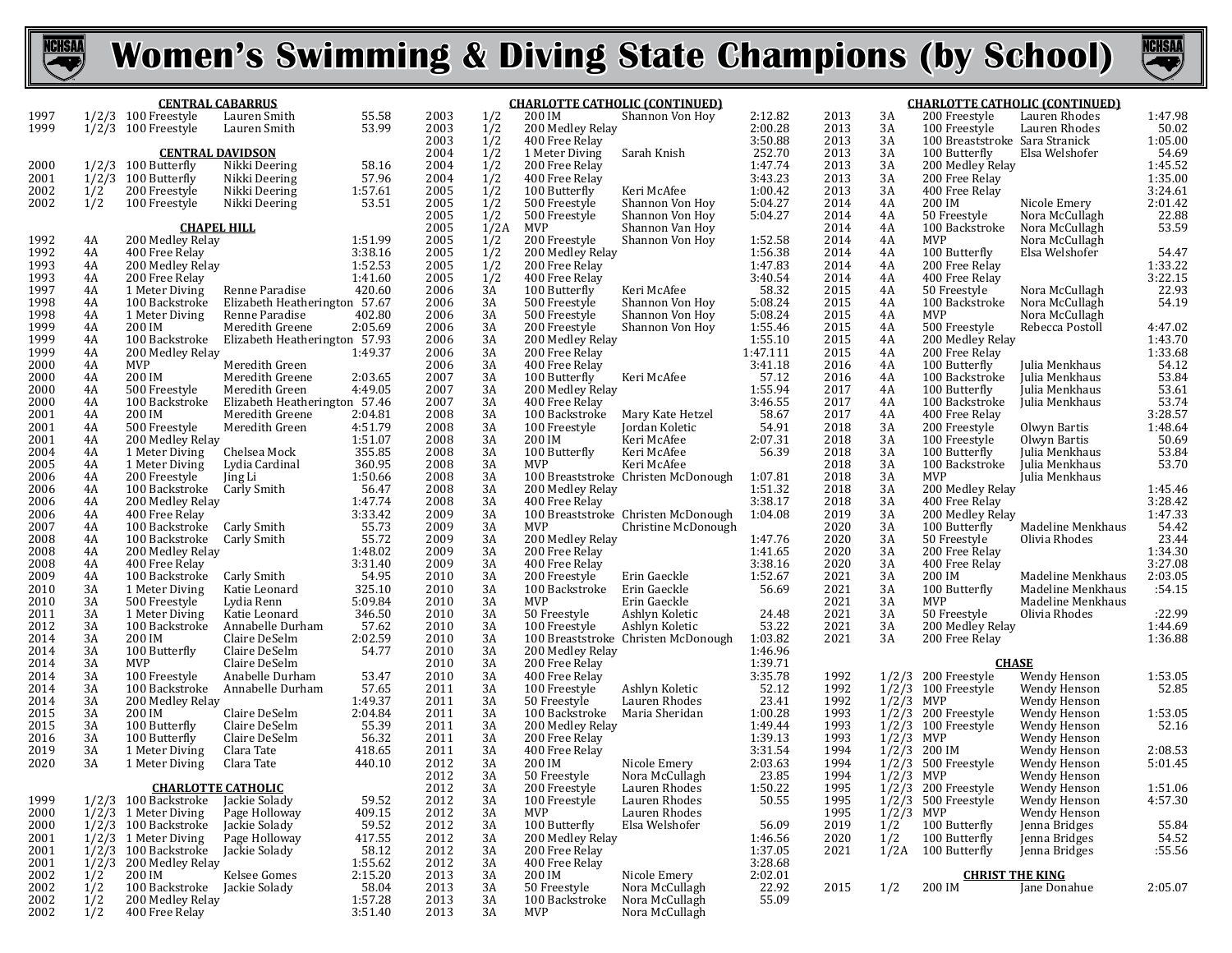



|      |                | <b>COMMUNITY SCHOOL OF DAVIDSON</b> |                    |         |      |                | <b>EAST CHAPEL HILL (CONTINUED)</b> |                     |         |      |
|------|----------------|-------------------------------------|--------------------|---------|------|----------------|-------------------------------------|---------------------|---------|------|
| 2017 | 1/2            | 200 IM                              | Emme Nelson        | 2:03.98 | 2000 |                | $1/2/3$ 400 Free Relay              |                     | 3:43.31 | 2004 |
| 2017 | 1/2            | 100 Breaststroke Emme Nelson        |                    | 1:02.94 | 2001 |                | $1/2/3$ 200 IM                      | Leigh Campbell      | 2:10.48 | 2004 |
| 2017 | 1/2A           | <b>MVP</b>                          | Emme Nelson        |         | 2001 | 1/2/3          | 500 Freestyle                       | Leigh Campbell      | 5:06.81 | 2019 |
| 2018 | 1/2            | 200 IM                              | Emme Nelson        | 2:02.01 | 2001 |                |                                     |                     | 1:42.84 |      |
| 2018 | 1/2            |                                     |                    | 1:02.28 | 2001 | 1/2/3          | 200 Free Relay                      |                     | 3:45.05 |      |
|      |                | 100 Breaststroke Emme Nelson        |                    |         |      |                | $1/2/3$ 400 Free Relay              |                     |         |      |
| 2018 | 1/2A           | <b>MVP</b>                          | Emme Nelson        |         | 2002 | 3A             | 1 Meter Diving                      | Melissa Freimark    | 299.50  | 2002 |
| 2019 | 1/2            | 200 IM                              | Emme Nelson        | 2:00.70 | 2003 | 3A             | 1 Meter Diving                      | Maryssa Lohman      | 283.90  | 2002 |
| 2019 | 1/2            | 100 Breaststroke Emme Nelson        |                    | 1:02.58 | 2003 | 3A             | 200 Medley Relay                    |                     | 1:54.76 |      |
| 2019 | 1/2A           | <b>MVP</b>                          | Emme Nelson        |         | 2003 | 3A             | 400 Free Relay                      |                     | 3:44.88 |      |
| 2020 | 1/2            | 200 IM                              | Emme Nelson        | 2:03.49 | 2004 | 3A             | 200 Freestyle                       | Katharine Peggy     | 1:55.17 | 2008 |
| 2020 | 1/2            | 100 Breaststroke Emme Nelson        |                    | 1:02.81 | 2004 | 3A             | 200 Medley Relay                    |                     | 1:55.54 | 2009 |
| 2020 | 1/2A           | MVP                                 | Emme Nelson        |         | 2004 | 3A             | 200 Free Relay                      |                     | 1:44.26 | 2009 |
| 2020 | 1/2            | 200 Medley Relay                    |                    | 1:48.18 | 2004 | 3A             | 400 Free Relay                      |                     | 3:45.80 | 2010 |
|      |                |                                     |                    |         | 2005 | 3A             | 200 Medley Relay                    |                     | 1:54.94 | 2021 |
|      |                | <b>CONCORD</b>                      |                    |         | 2005 | 3A             | 400 Free Relay                      |                     | 3:44.63 |      |
| 1994 | 1/2/3          | 200 Free Relay                      |                    | 1:45.72 | 2008 | 4A             | 100 Freestyle                       | Dania Marinshaw     | 52.48   |      |
| 1995 | 1/2/3          | 200 Free Relay                      |                    | 1:45.64 | 2010 | 4A             | 200 Free Relay                      |                     | 1:38.14 | 1993 |
| 2003 | 3A             | 100 Butterfly                       | Katherine Caldwell | 58.42   | 2018 | 3A             | 1 Meter Diving                      | Alyssa Wang         | 473.90  | 1994 |
| 2004 | 3A             | 100 Backstroke                      | Katherine Caldwell | 59.49   |      |                |                                     |                     |         | 1994 |
| 2005 | 3A             | 100 Butterfly                       | Katherine Caldwell | 58.31   |      |                | <b>EAST GASTON</b>                  |                     |         | 1994 |
| 2005 | 3A             | 100 Backstroke                      | Katherine Caldwell | 57.88   | 1997 | 4A             | 50 Freestyle                        | Meagan Drolet       | 24.47   | 1994 |
| 2005 | 3A             | <b>MVP</b>                          | Katherine Caldwell |         | 1997 | 4A             | 100 Freestyle                       | Megan Drolet        | 53.70   | 1994 |
|      |                |                                     |                    |         | 1997 | 4A             | <b>MVP</b>                          | Megan Drolet        |         | 1994 |
|      |                | <b>CORINTH HOLDERS</b>              |                    |         | 1998 | 4A             | 50 Freestyle                        | Meagan Drolet       | 24.94   | 1994 |
| 2014 | 3A             | 50 Freestyle                        | Michaela Carter    | 24.90   | 1999 | 4A             | 50 Freestyle                        | Meagan Drolet       | 24.37   | 1995 |
|      |                |                                     |                    |         | 1999 | 4A             | 100 Freestyle                       | Meagan Drolet       | 52.30   | 1995 |
|      |                | <b>COX MILL</b>                     |                    |         | 2000 | 4A             | 100 Butterfly                       | Hillary Queen       | 58.69   | 1995 |
| 2016 | 3A             | 100 Backstroke                      | Madison Holland    | 56.61   | 2018 | 1/2            | 1 Meter Diving                      | Kyndal Knight       | 490.60  | 1996 |
|      |                |                                     |                    |         |      |                |                                     |                     |         | 1996 |
|      |                | <b>CROATAN</b>                      |                    |         |      |                | <b>EAST MECKLENBURG</b>             |                     |         | 1996 |
| 2017 | 1/2            | 200 Freestyle                       | Lyndsey Reeve      | 1:50.99 | 1989 | $\mathbf{0}$   | 500 Freestyle                       | Trish McHardy       | 5:08.53 | 1996 |
| 2019 | 1/2            | 200 Freestyle                       | Lyndsey Reeve      | 1:50.52 | 1990 | $\mathbf{0}$   | 100 Backstroke                      | Jamie Sorrentino    | 1:00.10 | 2002 |
|      |                |                                     |                    |         | 1991 | $\mathbf{0}$   | 100 Breaststroke Darcy Hathaway     |                     | 1:06.44 | 2006 |
|      |                | <b>CUTHBERTSON</b>                  |                    |         | 1991 | 0              | 100 Backstroke                      | Jamie Sorrentino    | 59.65   |      |
| 2020 | 3A             | 200 IM                              | Alison Thome       | 2:02.64 | 1991 | $\overline{0}$ | 200 Medley Relay                    |                     | 1:52.50 |      |
| 2020 | 3A             | 200 Medley Relay                    |                    | 1:45.30 | 1993 | 4A             | 100 Breaststroke Ilana Kavadlo      |                     | 1:07.94 | 2015 |
|      |                |                                     |                    |         | 1998 | 4A             | 200 IM                              | Katie Hathaway      | 2:03.35 | 2015 |
|      |                | <b>DURHAM SCHOOL OF THE ARTS</b>    |                    |         | 1998 | 4A             | 100 Breaststroke Katie Hathaway     |                     | 1:03.82 |      |
| 2002 | 1/2            | 1 Meter Diving                      | Laura Filip        | 342.25  | 1998 | 4A             | <b>MVP</b>                          | Katie Hathaway      |         |      |
| 2003 | 1/2            | 1 Meter Diving                      | Laura Filip        | 457.55  |      |                |                                     |                     |         | 2002 |
| 2005 | 1/2            | 1 Meter Diving                      | Rebecca Bentley    | 338.70  |      |                | <b>EAST ROWAN</b>                   |                     |         | 2003 |
| 2006 | 1/2            | 1 Meter Diving                      | Rebecca Bentley    | 352.95  | 1993 |                | $1/2/3$ 100 Butterfly               | Dondrea Elliot      | 58.86   | 2003 |
| 2010 | 1/2            | 200 IM                              | Theresa Meyer      | 2:11.01 | 1993 |                | $1/2/3$ 100 Backstroke              | Dondrea Elliot      | 59.87   | 2003 |
| 2011 | 1/2            | 200 Freestyle                       | Theresa Meyer      | 1:52.69 | 1994 |                | $1/2/3$ 100 Butterfly               | Dondrea Elliot      | 59.79   | 2004 |
| 2011 | 1/2            | 500 Freestyle                       | Theresa Meyer      | 4:56.11 | 1994 |                | $1/2/3$ 100 Backstroke              | Dondrea Elliot      | 59.56   | 2004 |
| 2011 | 1/2A           | MVP                                 | Theresa Meyer      |         | 2005 | 3A             | 200 IM                              | Anna Weaver         | 2:09.75 | 2004 |
|      |                |                                     |                    |         | 2005 | 3A             | 500 Freestyle                       | Anna Weaver         | 5:02.70 |      |
|      |                | <b>E.E. SMITH</b>                   |                    |         |      |                |                                     |                     |         |      |
| 1988 | $\overline{0}$ | 100 Breaststroke Theresa Kreel      |                    | 1:09.33 |      |                | <b>EAST RUTHERFORD</b>              |                     |         | 1996 |
|      |                |                                     |                    |         | 1992 |                | $1/2/3$ 100 Butterfly               | Renee Bailey        | 1:02.23 | 1997 |
|      |                | <b>EAST CHAPEL HILL</b>             |                    |         |      |                |                                     |                     |         | 1998 |
| 1997 | 1/2/3          | 100 Butterfly                       | Sarah Allen        | 58.28   |      |                | <b>EAST SURRY</b>                   |                     |         | 1999 |
| 1998 | 1/2/3          | 200 IM                              | Sarah Allen        | 2:12.67 | 2002 | 1/2            | 100 Breaststroke Jane Anderson      |                     | 1:08.29 |      |
| 1998 |                | $1/2/3$ 100 Butterfly               | Sarah Allen        | 59.82   | 2002 | 1/2            | 200 Free Relay                      |                     | 1:47.64 |      |
| 1998 |                | 1/2/3 200 Freestyle                 | Kim Campbell       | 1:54.65 | 2004 | 1/2            | 50 Freestyle                        | <b>Brett Gordon</b> | 26.23   | 2012 |
| 1999 |                | $1/2/3$ 200 Freestyle               | Kim Campbell       | 1:52.39 |      |                |                                     |                     |         | 2012 |
| 1999 |                | $1/2/3$ 100 Butterfly               | Kim Campbell       | 59.16   |      |                | <b>EAST WAKE</b>                    |                     |         | 2013 |
| 1999 |                | $1/2/3$ 200 IM                      | Leigh Campbell     | 2:10.21 | 1991 | 0              | 50 Freestyle                        | Lee Anne Britt      | 25.01   | 2013 |
| 1999 |                | $1/2/3$ 500 Freestyle               | Leigh Campbell     | 5:03.16 | 1992 | 4A             | 50 Freestyle                        | Lee Anne Britt      | 25.50   | 2013 |
| 1999 |                | 1/2/3 200 Medley Relay              |                    | 1:54.07 |      |                |                                     |                     |         | 2014 |
| 1999 |                | 1/2/3 200 Free Relay                |                    | 1:43.42 |      |                | <b>EASTERN ALAMANCE</b>             |                     |         | 2019 |
| 1999 |                | $1/2/3$ 400 Free Relay              |                    | 3:42.79 | 2002 | 1/2            | 500 Freestyle                       | Cristina Baric      | 5:18.00 | 2020 |
| 2000 |                | 1/2/3 200 IM                        | Leigh Campbell     | 2:10.01 | 2003 | 1/2            | 500 Freestyle                       | Cristina Baric      | 5:08.09 | 2020 |
| 2000 |                | $1/2/3$ 200 Medley Relay            |                    | 1:55.33 | 2003 | 1/2            | 200 Freestyle                       | Michelle Baric      | 1:57.69 | 2021 |
| 2000 |                | 1/2/3 200 Free Relay                |                    | 1:42.44 | 2004 | 1/2            | 200 Freestyle                       | Michelle Baric      | 1:56.71 |      |

|              | <b>EASTERN ALAMANCE (CONTINUED)</b> |                                  |                              |                    |  |  |  |  |  |  |
|--------------|-------------------------------------|----------------------------------|------------------------------|--------------------|--|--|--|--|--|--|
| 2004         | 1/2                                 | 200 IM                           | Michelle Baric               | 2:10.20            |  |  |  |  |  |  |
| 2004         | 1/2A                                | MVP                              | Michelle Baric               |                    |  |  |  |  |  |  |
| 2019         | 3A                                  | 500 Freestyle                    | Sophia Lange                 | 5:02.02            |  |  |  |  |  |  |
|              |                                     |                                  |                              |                    |  |  |  |  |  |  |
|              |                                     | <u>EASTERN WAYNE</u>             |                              |                    |  |  |  |  |  |  |
| 2002         | 3A                                  | 100 Butterfly                    | Megan Chenier                | 59.34              |  |  |  |  |  |  |
| 2002         | 3A                                  | 100 Backstroke                   | Megan Chenier                | 1:00.21            |  |  |  |  |  |  |
|              |                                     |                                  |                              |                    |  |  |  |  |  |  |
|              |                                     | <b>ELKIN</b>                     |                              |                    |  |  |  |  |  |  |
| 2008         | 1/2                                 | 100 Freestyle                    | Sarah Neaves                 | 54.56              |  |  |  |  |  |  |
| 2009         | 1/2                                 | 50 Freestyle                     | Lakenn Reynolds              | 24.25              |  |  |  |  |  |  |
| 2009         | 1/2                                 | 100 Freestyle                    | Lakenn Reynolds              | 52.12              |  |  |  |  |  |  |
| 2010<br>2021 | 1/2<br>1/2A                         | 50 Freestyle<br>200 Medley Relay | Lakenn Reynolds              | 24.70<br>1:49.61   |  |  |  |  |  |  |
|              |                                     |                                  |                              |                    |  |  |  |  |  |  |
|              |                                     | <b>ENLOE</b>                     |                              |                    |  |  |  |  |  |  |
| 1993         | 4A                                  | 200 Freestyle                    | Alexis Kato                  | 1:56.24            |  |  |  |  |  |  |
| 1994         | 4Α                                  | 200 Freestyle                    | Alexis Kato                  | 1:54.60            |  |  |  |  |  |  |
| 1994         | 4A                                  | 500 Freestyle                    | Alexis Keto                  | 5:04.01            |  |  |  |  |  |  |
| 1994         | 4Α                                  | MVP                              | Alexis Keto                  |                    |  |  |  |  |  |  |
| 1994         | 4A                                  | 1 Meter Diving                   | Carrie Knoeber               | 444.05             |  |  |  |  |  |  |
| 1994         | 4A                                  | 50 Freestyle                     | Jenny Mancini                | 24.71              |  |  |  |  |  |  |
| 1994         | 4Α                                  | 100 Backstroke                   | Tori Vander Weyden           | 59.06              |  |  |  |  |  |  |
| 1994         | 4A                                  | 200 Free Relav                   |                              | 1:41.28            |  |  |  |  |  |  |
| 1995         | 4A                                  | 200 Freestyle                    | Alexis Kato                  | 1:52.55            |  |  |  |  |  |  |
| 1995         | 4Α                                  | 500 Freestyle                    | Alexis Keto                  | 4:58.43            |  |  |  |  |  |  |
| 1995         | 4A                                  | 1 Meter Diving                   | Carrie Knoeber               | 456.60             |  |  |  |  |  |  |
| 1996         | 4A                                  | 200 Freestyle                    | Alexis Kato                  | 1:51.29            |  |  |  |  |  |  |
| 1996         | 4Α                                  | 500 Freestyle                    | Alexis Keto                  | 4:53.07            |  |  |  |  |  |  |
| 1996         | 4A                                  | 1 Meter Diving                   | Carrie Knoeber               | 491.35             |  |  |  |  |  |  |
| 1996         | 4A                                  | 400 Free Relay                   |                              | 3:39.93            |  |  |  |  |  |  |
| 2002         | 4A                                  | 100 Freestyle                    | Carolina Ackley              | 51.87              |  |  |  |  |  |  |
| 2006         | 4A                                  | 100 Breaststroke Hannah Facchine |                              | 1:05.69            |  |  |  |  |  |  |
|              |                                     |                                  |                              |                    |  |  |  |  |  |  |
|              |                                     | <u>FIRST FLIGHT</u>              |                              |                    |  |  |  |  |  |  |
| 2015         | 1/2                                 | 200 Freestyle                    | Sarah Mandis<br>Sarah Mandis | 1:55.75            |  |  |  |  |  |  |
| 2015         | 1/2                                 | 500 Freestyle                    |                              | 5:12.82            |  |  |  |  |  |  |
|              |                                     | <b>FORESTVIEW</b>                |                              |                    |  |  |  |  |  |  |
| 2002         | 3A                                  | 200 Freestyle                    | Laren Faysoux                | 1:55.48            |  |  |  |  |  |  |
| 2003         | 3A                                  | MVP                              | Lauren Fassoux               |                    |  |  |  |  |  |  |
| 2003         | 3A                                  | 200 IM                           | Lauren Fayssoux              | 2:08.80            |  |  |  |  |  |  |
| 2003         | 3A                                  | 500 Freestyle                    | Lauren Fayssoux              | 5:05.98            |  |  |  |  |  |  |
| 2004         | 3A                                  | MVP                              | Lauren Fassoux               |                    |  |  |  |  |  |  |
| 2004         | 3A                                  | 200 IM                           | Lauren Fayssoux              | 2:07.80            |  |  |  |  |  |  |
| 2004         | 3A                                  | 500 Freestyle                    | Lauren Fayssoux              | 5:10.42            |  |  |  |  |  |  |
|              |                                     |                                  |                              |                    |  |  |  |  |  |  |
|              |                                     | <b>FUOUAY-VARINA</b>             |                              |                    |  |  |  |  |  |  |
| 1996         | 1/2/3                               | 1 Meter Diving                   | Erin Bailey                  | 437.10             |  |  |  |  |  |  |
| 1997         | 1/2/3                               | 1 Meter Diving                   | Erin Bailey                  | 403.00             |  |  |  |  |  |  |
| 1998         | 1/2/3                               | 1 Meter Diving                   | Erin Bailey                  | 426.75             |  |  |  |  |  |  |
| 1999         | 1/2/3                               | 1 Meter Diving                   | Erin Bailey                  | 471.78             |  |  |  |  |  |  |
|              |                                     |                                  |                              |                    |  |  |  |  |  |  |
|              |                                     | <b>GREEN HOPE</b>                |                              |                    |  |  |  |  |  |  |
| 2012         | 4A                                  | 200 IM                           | Hannah Moore                 | 2:01.56            |  |  |  |  |  |  |
| 2012         | 4A                                  | 500 Freestyle                    | Hannah Moore                 | 4:51.20            |  |  |  |  |  |  |
| 2013         | 4Α                                  | 500 Freestyle                    | Hannah Moore                 | 4:47.66            |  |  |  |  |  |  |
| 2013         | 4A                                  | 100 Backstroke                   | Hannah Moore                 | 54.37              |  |  |  |  |  |  |
| 2013         | 4Α                                  | 200 Medley Relay                 |                              | 1:47.56            |  |  |  |  |  |  |
| 2014<br>2019 | 4Α<br>4A                            | 500 Freestyle                    | Hannah Moore                 | 4:40.98<br>22.99   |  |  |  |  |  |  |
|              |                                     | 50 Freestyle                     | Maria Baric<br>Maria Baric   | 22.89              |  |  |  |  |  |  |
|              |                                     |                                  |                              |                    |  |  |  |  |  |  |
| 2020         | 4Α                                  | 50 Freestyle                     |                              |                    |  |  |  |  |  |  |
| 2020<br>2021 | 4Α<br>4Α                            | 200 Free Relay<br>500 Freestyle  | Keelan Cotter                | 1:34.30<br>4:47.87 |  |  |  |  |  |  |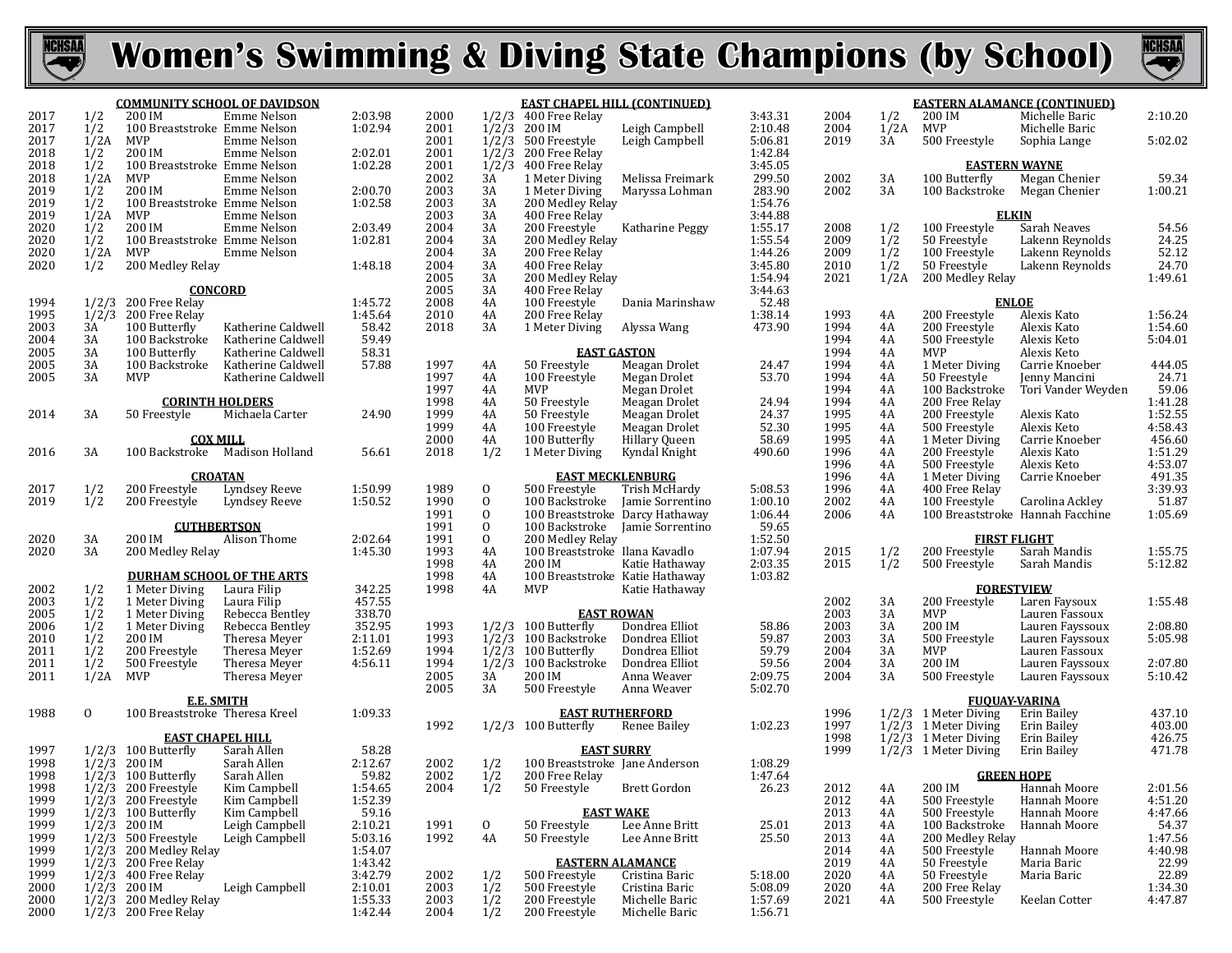



|              |                              | <b>GRIMSLEY</b>                                                   |                    |              |          | <b>HOUGH</b>                                                         |                    | <b>KINGS MOUNTAIN</b> |            |                                                               |                    |  |
|--------------|------------------------------|-------------------------------------------------------------------|--------------------|--------------|----------|----------------------------------------------------------------------|--------------------|-----------------------|------------|---------------------------------------------------------------|--------------------|--|
| 1988         | $\mathbf{0}$                 | 400 Free Relay                                                    | 3:46.76            | 2012         | 4A       | Emily Allen<br>100 Freestyle                                         | 50.29              | 1992                  |            | 1/2/3 1 Meter Diving<br>Tandra Leftwich                       | 242.65             |  |
| 1989<br>1990 | $\mathbf{0}$<br>$\mathbf{0}$ | 400 Free Relay                                                    | 3:43.64<br>1:08.50 | 2012         | 4A       | 200 Medley Relay                                                     | 1:46.05<br>3:25.69 |                       |            |                                                               |                    |  |
| 1994         | 4A                           | 100 Breaststroke Julie Torba<br>100 Breaststroke Jamie Link       | 1:08.46            | 2012<br>2013 | 4A<br>4A | 400 Free Relay<br>Emily Allen<br>50 Freestyle                        | 23.02              | 2009                  | 3A         | <b>LAKE NORMAN</b><br>100 Freestyle<br>Heather Isetts         | 53.35              |  |
| 2002         | 4A                           | 100 Breaststroke Mary Elizabeth Miller 1:06.56                    |                    | 2013         | 4A       | 100 Freestyle<br>Emily Allen                                         | 49.77              | 2009                  | 3A         | <b>Haley Powell</b><br>50 Freestyle                           | 24.65              |  |
| 2003         | 4A                           | 200 Free Relay                                                    | 1:40.44            | 2013         | 4A       | MVP<br><b>Emily Allen</b>                                            |                    | 2009                  | 3A         | 100 Backstroke<br>Haley Powell                                | 57.89              |  |
| 2004         | 4A                           | 200 IM<br>M.E. Miller                                             | 2:07.21            | 2013         | 4A       | 200 Freestyle<br>Jessica Merritt                                     | 1:48.84            | 2011                  | 1/2        | 1 Meter Diving<br>Jill Mulveney                               | 367.70             |  |
|              |                              |                                                                   |                    | 2013         | 4A       | 200 Free Relay                                                       | 1:35.04            |                       |            |                                                               |                    |  |
|              |                              | <b>HIBRITEN</b>                                                   |                    | 2013         | 4A       | 400 Free Relay                                                       | 3:24.83            |                       |            | <b>LAKE NORMAN CHARTER</b>                                    |                    |  |
| 1998         |                              | $1/2/3$ 400 Free Relay                                            | 3:53.42            | 2014<br>2014 | 4A<br>4A | 100 Freestyle<br>Emily Allen<br>1 Meter Diving<br>Jennifer Giacalone | 49.68<br>414.10    | 2011<br>2012          | 1/2<br>1/2 | 200 Medley Relay<br>1 Meter Diving<br>Adyson Lowe             | 1:57.72<br>411.45  |  |
|              |                              | <u>HICKORY</u>                                                    |                    | 2014         | 4A       | 200 Freestyle<br>Jessica Merritt                                     | 1:47.37            | 2013                  | 1/2        | 1 Meter Diving<br>Adyson Lowe                                 | 390.40             |  |
| 1987         | 0                            | 200 IM<br><b>Cathy Burgess</b>                                    | 2:12.55            | 2014         | 4A       | 100 Breaststroke Jessica Merritt                                     | 1:03.44            | 2014                  | 1/2        | Peyton Freeze<br>1 Meter Diving                               | 392.45             |  |
| 1987         | $\mathbf{0}$                 | 100 Backstroke<br><b>Cathy Burgess</b>                            | 59.11              | 2014         | 4A       | 200 Medley Relay                                                     | 1:43.41            | 2015                  | 1/2        | 1 Meter Diving<br>Adyson Lowe                                 | 466.60             |  |
| 1987         | $\mathbf{0}$                 | MVP<br>Cathy Burgess                                              |                    | 2015         | 4A       | 100 Freestyle<br>Emily Allen                                         | 49.85              | 2016                  | 1/2        | 100 Breaststroke Riggan Ayscue                                | 1:06.28            |  |
| 1987         | 0                            | 200 Medlev Relav                                                  | 1:55.56            | 2015         | 4A       | 200 Freestyle<br>Erika Brown                                         | 1:46.47            | 2016                  | 1/2        | 200 Medley Relay                                              | 1:50.39            |  |
| 1988<br>1988 | 0<br>$\mathbf{0}$            | Cathy Burgess<br>200 IM<br>100 Backstroke                         | 2:11.57            | 2015<br>2016 | 4A<br>4A | 400 Free Relay                                                       | 3:25.51<br>1:48.05 | 2017<br>2018          | 1/2<br>1/2 | 200 Medley Relay<br>200 Medley Relay                          | 1:50.00<br>1:49.44 |  |
| 1992         | 4A                           | Cathy Burgess<br>100 Breaststroke Elizabeth Myers                 | 59.96<br>1:08.62   | 2016         | 4A       | 200 Freestyle<br>Erika Brown<br>100 Freestyle<br>Jessica Merritt     | 50.14              |                       |            |                                                               |                    |  |
| 1993         | 4A                           | 50 Freestyle<br>Elizabeth Myers                                   | 24.58              | 2016         | 4A       | 1 Meter Diving<br>Jocelyn Porter                                     | 477.65             |                       |            | <b>LANGTREE CHARTER</b>                                       |                    |  |
| 1994         |                              | $1/2/3$ 50 Freestyle<br>Elizabeth Myers                           | 24.61              | 2016         | 4A       | 200 Medley Relay                                                     | 1:43.21            | 2019                  | 1/2        | 1 Meter Diving<br>Joslyn Oakley                               | 472.60             |  |
| 1994         |                              | $1/2/3$ 100 Freestyle<br>Elizabeth Myers                          | 55.25              | 2016         | 4A       | 200 Free Relay                                                       | 1:35.79            | 2020                  | 1/2        | 1 Meter Diving<br>Joslyn Oakley                               | 480.85             |  |
| 1994         |                              | $1/2/3$ 400 Free Relay                                            | 3:48.49            | 2016         | 4A       | 400 Free Relay                                                       | 3:23.49            | 2021                  | 1/2A       | 1 Meter Diving<br>Joslyn Oakley                               | 492.50             |  |
| 2001         |                              | $1/2/3$ 50 Freestyle<br>Shannon Brewer                            | 25.10              | 2017         | 4A       | 1 Meter Diving<br>Jennifer Giacalone                                 | 474.40             |                       |            |                                                               |                    |  |
| 2001         |                              | 1/2/3 100 Freestyle<br>Shannon Brewer                             | 54.44              | 2018         | 4A       | 100 Breaststroke Lilly Higgs                                         | 1:01.57            |                       |            | <b>LEESVILLE ROAD</b>                                         |                    |  |
| 2002<br>2002 | 3A<br>3A                     | 50 Freestyle<br>Shannon Brewer<br>100 Freestyle<br>Shannon Brewer | 25.00<br>54.02     | 2018<br>2019 | 4A<br>4A | 400 Free Relay<br>200 Freestyle<br>Kensley Merritt                   | 3:24.43<br>1:47.05 | 1994<br>1994          | 4A<br>4A   | 100 Butterfly<br>Nicole Campbell<br>200 IM<br>Sherry West     | 58.09<br>2:09.33   |  |
| 2002         | 3A                           | <b>MVP</b><br>Carly Hensel                                        |                    | 2020         | 4A       | 200 Freestyle<br>Kensley Merritt                                     | 1:47.34            | 1994                  | 4A         | 200 Medley Relay                                              | 1:52.32            |  |
| 2002         | 3A                           | 500 Freestyle<br>Eleanor Trefzger                                 | 5:16.20            | 2020         | 4A       | 100 Breaststroke Grace Rainey                                        | 1:01.31            | 1994                  | 4A         | 400 Free Relay                                                | 3:40.73            |  |
| 2002         | 3A                           | 200 Medley Relay                                                  | 1:56.60            | 2020         | 4A       | 200 Medley Relay                                                     | 1:42.58            | 1995                  | 4A         | 100 Breaststroke Tara Adams                                   | 1:06.48            |  |
| 2002         | 3A                           | 400 Free Relay                                                    | 3:47.15            | 2020         | 4A       | 400 Free Relay                                                       | 3:23.65            | 1995                  | 4A         | 200 IM<br>Sherry West                                         | 2:06.89            |  |
| 2014         | 3A                           | 500 Freestyle<br><b>Emmaline Peterson</b>                         | 4:54.42            | 2021         | 4A       | 1 Meter Diving<br>Andra Buchan                                       | 433.35             | 1995                  | 4A         | 100 Butterfly<br>Sherry West                                  | 57.99              |  |
| 2015         | 3A                           | 100 Freestyle<br>Anna Durak                                       | 51.74              | 2021         | 4A       | 100 Breaststroke Grace Rainey                                        | 1:01.05            | 1996                  | 4A         | 50 Freestyle<br>Sherry West                                   | 24.20              |  |
| 2015         | 3A                           | 200 Freestyle<br>Emmaline Peterson                                | 1:52.11            | 2021         | 4A       | 200 Freestyle<br>Morgan Razewski                                     | 1:46.74            | 1996                  | 4A         | 100 Freestyle<br><b>Sherry West</b>                           | 52.68              |  |
| 2015<br>2016 | 3A<br>3A                     | 500 Freestyle<br>Emmaline Peterson<br>200 Freestyle<br>Anna Durak | 4:50.11<br>1:52.11 | 2021         | 4A       | 200 Medley Relay                                                     | 1:42.98            | 1996<br>1996          | 4A<br>4A   | MVP<br><b>Sherry West</b><br>200 Medley Relay                 | 1:51.77            |  |
| 2016         | 3A                           | 100 Freestyle<br>Anna Durak                                       | 51.76              |              |          | <b>HUNT</b>                                                          |                    | 1997                  | 4A         | 100 Butterfly<br>Kelly Weeks                                  | 58.44              |  |
| 2016         | 3A                           | 500 Freestyle<br>Emmaline Peterson                                | 4:52.80            | 2005         | 3A       | 100 Breaststroke Casey Umberger                                      | 1:09.08            | 1998                  | 4A         | 200 Medley Relay                                              | 1:51.98            |  |
| 2017         | 3A                           | 500 Freestyle<br><b>Emmaline Peterson</b>                         | 4:49.84            | 2006         | 3A       | 100 Breaststroke Casey Umberger                                      | 1:07.91            | 1999                  | 4A         | 200 Freestyle<br>Kelly Weeks                                  | 1:50.33            |  |
| 2017         | 3A                           | 200 Free Relay                                                    | 1:38.91            |              |          |                                                                      |                    | 2000                  | 4A         | 50 Freestyle<br>Ruth Nichols                                  | 24.11              |  |
| 2018         | 3A                           | 500 Freestyle<br>Anna Durak                                       | 4:52.87            |              |          | <b>LH. ROSE</b>                                                      |                    | 2000                  | 4A         | 100 Freestyle<br>Ruth Nichols                                 | 52.95              |  |
|              |                              |                                                                   |                    | 2002         | 4A       | Rebecca Perry<br>50 Freestyle                                        | 23.95              | 2000                  | 4A         | 200 Free Relay                                                | 1:40.95            |  |
|              |                              | <b>HIGH POINT CENTRAL</b>                                         |                    | 2003<br>2003 | 4A       | 50 Freestyle<br>Rebecca Perry                                        | 24.48<br>52.25     | 2000<br>2001          | 4A         | 400 Free Relay                                                | 3:36.79<br>24.20   |  |
| 1993<br>1995 |                              | $1/2/3$ 400 Free Relay<br>1/2/3 100 Breaststroke Lindsay Taylor   | 3:53.58<br>1:07.91 | 2006         | 4A<br>4A | 100 Freestyle<br>Rebecca Perry<br>50 Freestyle<br>Lauren Perdue      | 23.68              | 2001                  | 4A<br>4A   | Ruth Nichols<br>50 Freestyle<br>Ruth Nichols<br>100 Freestyle | 52.19              |  |
|              |                              |                                                                   |                    | 2007         | 4A       | 50 Freestyle<br>Lauren Perdue                                        | 24.12              | 2001                  | 4A         | <b>MVP</b><br>Ruth Nichols                                    |                    |  |
|              |                              | <b>HOGGARD</b>                                                    |                    | 2009         | 4A       | 50 Freestyle<br>Lauren Perdue                                        | 23.08              | 2001                  | 4A         | 400 Free Relay                                                | 3:34.46            |  |
| 2001         | 4A                           | 100 Butterfly<br>Erin Gottschalk                                  | 58.53              | 2009         | 4A       | 100 Freestyle<br>Lauren Perdue                                       | 49.80              | 2002                  | 4A         | 200 Freestyle<br>Katie Bland                                  | 1:49.79            |  |
| 2001         | 4A                           | 100 Backstroke Erin Gottschalk                                    | 58.01              | 2009         | 4A       | MVP<br>Lauren Perdue                                                 |                    | 2009                  | 4A         | 200 Free Relay                                                | 1:38.54            |  |
| 2012         | 4A                           | 100 Breaststroke Ashley Brem                                      | 1:04.21            | 2019         | 3A       | 100 Freestyle<br>Madeline Smith                                      | 50.83              | 2009                  | 4A         | 400 Free Relay                                                | 3:32.11            |  |
|              |                              |                                                                   |                    | 2020         | 3A       | 500 Freestyle<br><b>Emma Hastings</b>                                | 4:53.14            | 2012                  | 4A         | 50 Freestyle<br>Hannah Lincoln                                | 23.26              |  |
| 2012         | 4A                           | <b>HOKE COUNTY</b><br>Whitney Timberlake<br>1 Meter Diving        | 377.50             | 2020<br>2020 | 3A<br>3A | 200 Freestyle<br>Madeline Smith<br>100 Freestyle<br>Madeline Smith   | 1:49.38<br>50.15   | 2012<br>2012          | 4A<br>4A   | 100 Butterfly<br>Hannah Lincoln<br>MVP<br>Hannah Lincoln      | 54.68              |  |
|              |                              |                                                                   |                    | 2020         | 3A       | MVP<br>Madeline Smith                                                |                    | 2016                  | 4A         | 50 Freestyle<br>Grace Countie                                 | 22.75              |  |
|              |                              | <b>HOLLY SPRINGS</b>                                              |                    | 2021         | 3A       | 500 Freestyle<br>Emma Hastings                                       | 4:49.37            | 2017                  | 4A         | 50 Freestyle<br>Grace Countie                                 | 22.60              |  |
| 2007         | 4A                           | 1 Meter Diving<br>Julie Doran                                     | 464.00             | 2021         | 3A       | 200 Freestyle<br>Madeline Smith                                      | 1:48.90            | 2017                  | 4A         | 100 Freestyle<br>Grace Countie                                | 49.98              |  |
| 2008         | 4A                           | 1 Meter Diving<br>Julie Doran                                     | 454.25             | 2021         | 3A       | 100 Freestyle<br>Madeline Smith                                      | :50.16             | 2017                  | 4A         | 200 Medley Relay                                              | 1:43.61            |  |
| 2009         | 4A                           | 1 Meter Diving<br>Julie Doran                                     | 429.55             |              |          |                                                                      |                    | 2017                  | 4A         | 200 Free Relay                                                | 1:34.99            |  |
| 2010         | 4A                           | 1 Meter Diving<br>Julie Doran                                     | 448.90             |              |          | <b>IORDAN</b>                                                        |                    | 2018                  | 4A         | 50 Freestyle<br>Grace Countie                                 | 22.54              |  |
|              |                              | <b>HOPEWELL</b>                                                   |                    | 1993         | 4A       | 1 Meter Diving Kelly Badrock                                         | 413.30             | 2018<br>2018          | 4A<br>4A   | 100 Freestyle<br>Grace Countie<br>Grace Countie<br><b>MVP</b> | 49.69              |  |
| 2006         | 4A                           | Michelle Mudge<br>1 Meter Diving                                  | 391.20             |              |          | <b>IORDAN-MATTHEWS</b>                                               |                    | 2018                  | 4A         | 100 Butterfly<br>Amanda Ray                                   | 54.28              |  |
| 2008         | 4A                           | 200 Freestyle<br>Amber Leiker                                     | 1:51.20            | 2021         |          | 1/2A 100 Breaststroke Jennah Fadely                                  | 1:02.11            | 2018                  | 4A         | 1 Meter Diving<br>Ashton Zuburg                               | 450.85             |  |
| 2009         | 4A                           | 200 Medley Relay                                                  | 1:48.43            |              |          |                                                                      |                    | 2018                  | 4A         | 200 Medley Relay                                              | 1:42.20            |  |
|              |                              |                                                                   |                    |              |          |                                                                      |                    | 2018                  | 4A         | 200 Free Relay                                                | 1:34.75            |  |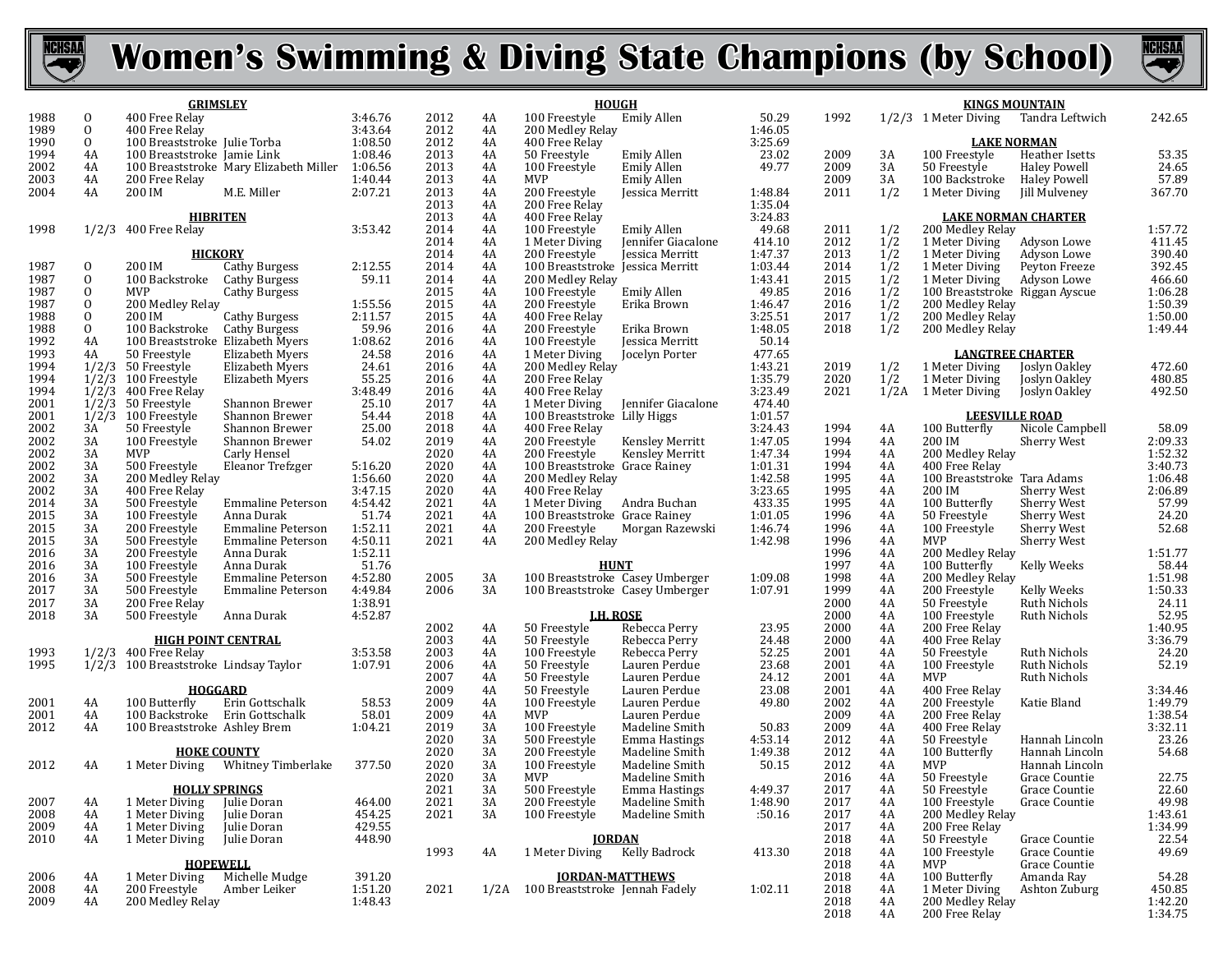



|              |            | <b>LEESVILLE ROAD (CONTINUED)</b>                  |                  |                    |              |                             | <b>MILLBROOK (CONTINUED)</b>                            | Iill Benda                    |                    |      |              |                                  | <b>NORTHERN DURHAM</b>   |
|--------------|------------|----------------------------------------------------|------------------|--------------------|--------------|-----------------------------|---------------------------------------------------------|-------------------------------|--------------------|------|--------------|----------------------------------|--------------------------|
| 2019<br>2019 | 4A<br>4A   | 100 Breaststroke Ashley McCauley<br>1 Meter Diving | Ashton Zuburg    | 1:01.53<br>440.50  | 1986<br>1987 | $\mathbf 0$<br>$\mathbf{0}$ | 100 Backstroke<br>50 Freestyle                          | Jill Benda                    | 1:00.22<br>24.65   | 2001 | 4A           | 200 Free Relay                   |                          |
| 2019         | 4A         | 200 Medley Relay                                   |                  | 1:42.72            | 1995         | 4A                          | 200 Medley Relay                                        |                               | 1:52.71            |      |              |                                  | <b>NORTHERN GUILFORD</b> |
| 2019         | 4A         | 400 Free Relay                                     |                  | 3:27.96            | 1996         | 4A                          | 100 Backstroke                                          | <b>Baker Stocks</b>           | 1:01.24            | 2020 | 3A           | 100 Backstroke                   | Maura Schop              |
| 2020         | 4A         | 500 Freestyle                                      | Amanda Ray       | 4:50.48            | 1998         | 4A                          | 100 Freestyle                                           | Katie Scoggins                | 52.69              | 2021 | 3A           | 1 Meter Diving                   | Jessica Paul             |
| 2020         | 4A         | 1 Meter Diving                                     | Ashton Zuburg    | 423.55             |              |                             |                                                         |                               |                    | 2021 | 3A           | 100 Backstroke                   | Maura Schop              |
|              |            |                                                    |                  |                    |              |                             | <b>MOUNT AIRY</b>                                       |                               |                    |      |              |                                  |                          |
|              |            | <b>LINCOLN CHARTER</b>                             |                  |                    | 2004         | 1/2                         | 100 Backstroke                                          | Megan Pirddy                  | 1:00.90            |      |              |                                  | <b>NORTHERN VANCE</b>    |
| 2013         | 1/2        | 50 Freestyle                                       | Christina Lappin | 23.76              | 2004         | 1/2                         | 200 Medley Relay                                        |                               | 1:58.35            | 1994 |              | 1/2/3 1 Meter Diving Sara Davis  |                          |
| 2013         | 1/2        | 100 Butterfly                                      | Christina Lappin | 55.60              | 2005         | 1/2                         | 100 Backstroke Jill Refvum                              |                               | 1:00.71            |      |              |                                  |                          |
| 2014         | 1/2        | 200 Freestyle                                      | Christina Lappin | 1:49.31            |              |                             |                                                         |                               |                    |      |              | <b>NORTHWEST GUILFORD</b>        |                          |
| 2014         | 1/2        | 50 Freestyle                                       | Christina Lappin | 23.46              |              |                             | <b>MOUNT TABOR</b>                                      |                               |                    | 1992 |              | 1/2/3 200 Free Relay             |                          |
| 2014<br>2015 | 1/2<br>1/2 | 200 Medley Relay                                   |                  | 1:52.25<br>51.80   | 1985<br>1986 | $\mathbf 0$<br>$\mathbf{0}$ | 1 Meter Diving                                          | Robbi Dalton                  | 369.45<br>388.85   |      |              |                                  |                          |
| 2015         | 1/2        | 100 Freestyle<br>400 Free Relay                    | Christina Lappin | 3:39.55            | 1986         | $\mathbf{0}$                | 1 Meter Diving<br>200 Freestyle                         | Robbi Dalton<br>Pam Livengood | 2:02.40            | 2002 | 1/2          | <b>NORTHWOOD</b><br>50 Freestyle | Sarah Scott              |
| 2016         | 1/2        | 200 IM                                             | Alexandria Baker | 2:05.75            | 1996         | 4A                          | 200 IM                                                  | Jen Delong                    | 2:08.11            | 2002 | 1/2          | 100 Butterfly                    | Sarah Scott              |
| 2016         | 1/2        | 200 Freestyle                                      | Christina Lappin | 1:49.95            | 1997         | 4A                          | 200 IM                                                  | Jen Delong                    | 2:06.98            | 2003 | 1/2          | 50 Freestyle                     | Sarah Scott              |
| 2016         | 1/2        | 100 Freestyle                                      | Christina Lappin | 50.64              | 1997         | 4A                          | 400 Free Relay                                          |                               | 3:40.19            | 2003 | 1/2          | 100 Butterfly                    | Sarah Scott              |
| 2017         | 1/2        | 100 Butterfly                                      | Alexandria Baker | 55.43              | 1999         | 4A                          | 100 Breaststroke Virginia Pate                          |                               | 1:05.11            | 2003 | 1/2A         | MVP                              | Sarah Scott              |
| 2017         | 1/2        | 100 Freestyle                                      | Alexandria Baker | 51.33              | 2000         | 4A                          | 100 Breaststroke Virginia Pate                          |                               | 1:05.29            | 2010 | 1/2          | 100 Breaststroke Carson Jones    |                          |
| 2020         | 1/2        | 100 Backstroke                                     | Chloe Harris     | 55.93              | 2011         | 4A                          | 50 Freestyle                                            | Nancy Larson                  | 23.74              |      |              |                                  |                          |
|              |            |                                                    |                  |                    |              |                             |                                                         |                               |                    |      |              | <b>ORANGE</b>                    |                          |
|              |            | <b>MARVIN RIDGE</b>                                |                  |                    |              |                             | <b>MYERS PARK</b>                                       |                               |                    | 1999 | 4A           | 1 Meter Diving                   | Jennifer Rehr            |
| 2012         | 3A         | 1 Meter Diving                                     | Sara Maleski     | 404.35             | 1987         | $\mathbf{0}$                | 100 Butterfly                                           | J. Miller                     | 59.32              | 2000 | 4A           | 1 Meter Diving                   | Jennifer Rehr            |
| 2014         | 3A         | 200 Freestyle                                      | Lauren Greenberg | 1:52.03            | 1987         | $\mathbf 0$                 | 500 Freestyle                                           | J. Miller                     | 5:13.05            |      |              |                                  |                          |
| 2014         | 3A         | 200 Free Relay                                     |                  | 1:39.42            | 2002         | 4A                          | 200 Free Relay                                          |                               | 1:40.44            |      |              | <b>OWEN</b>                      |                          |
| 2014         | 3A         | 400 Free Relay                                     |                  | 3:34.02            | 2019         | 4A                          | 100 Freestyle                                           | Olwyn Bartis                  | 50.60              | 2008 | 1/2          | 100 Breaststroke Emily Marett    |                          |
| 2015         | 3A         | 1 Meter Diving                                     | Nikki Canale     | 511.60             | 2019         | 4A                          | 200 Free Relay                                          |                               | 1:33.87            |      |              |                                  |                          |
| 2015         | 3A         | 100 Backstroke                                     | Caroline Hauder  | 56.21              | 2020         | 4A                          | 200 IM                                                  | Kiley Wilhelm                 | 1:56.77            |      |              | <b>PAGE</b>                      |                          |
| 2015         | 3A         | 100 Breaststroke Caroline Hauder                   |                  | 1:03.79            |              |                             |                                                         |                               |                    | 1990 | $\mathbf{O}$ | 400 Free Relay                   |                          |
| 2015<br>2015 | 3A         | <b>MVP</b><br>200 Free Relay                       | Caroline Hauder  |                    | 1994         |                             | <b>NC SCHOOL OF SCIENCE &amp; MATH</b><br>200 Freestyle | Rebecca DeBernard             |                    | 1993 | 4A           | 500 Freestyle                    | Leigh Tysing             |
| 2015         | 3A<br>3A   | 400 Free Relay                                     |                  | 1:39.50<br>3:32.56 | 1995         | 1/2/3<br>1/2/3              | 400 Free Relay                                          |                               | 1:59.05<br>3:53.13 |      |              | <b>PANTHER CREEK</b>             |                          |
| 2016         | 3A         | 1 Meter Diving                                     | Nikki Canale     | 530.65             | 2016         | 1/2                         | 1 Meter Diving                                          | Lindsey Ruderman              | 405.45             | 2009 | 4A           | 200 Freestyle                    | Henriet Stenl            |
| 2016         | 3A         | 200 IM                                             | Caroline Hauder  | 1:58.85            |              |                             |                                                         |                               |                    | 2010 | 4A           | 100 Freestyle                    | Henriette Ste            |
| 2016         | 3A         | 100 Breaststroke Caroline Hauder                   |                  | 1:02.15            |              |                             |                                                         | <b>NEW HANOVER</b>            |                    | 2010 | 4A           | 400 Free Relay                   |                          |
| 2016         | 3A         | <b>MVP</b>                                         | Caroline Hauder  |                    | 2008         | 4A                          | 100 Butterfly                                           | Cari Blalock                  | 55.31              | 2011 | 4A           | 200 Freestyle                    | Henriet Stenl            |
| 2016         | 3A         | 200 Medley Relay                                   |                  | 1:47.11            | 2010         | 4A                          | 100 Butterfly                                           | Cari Blalock                  | 55.07              | 2011 | 4A           | 100 Freestyle                    | Henriette Ste            |
| 2016         | 3A         | 200 Free Relay                                     |                  | 1:39.65            |              |                             |                                                         |                               |                    | 2011 | 4A           | <b>MVP</b>                       | Henriette Ste            |
| 2016         | 3A         | 400 Free Relay                                     |                  | 3:33.34            |              |                             | <b>NORTH DAVIDSON</b>                                   |                               |                    | 2012 | 4A           | 200 Freestyle                    | Henriet Stenl            |
| 2017         | 3A         | 1 Meter Diving                                     | Nikki Canale     | 492.90             | 1992         | 1/2/3                       | 100 Breaststroke Hilary Stokes                          |                               | 1:09.43            | 2012 | 4A           | 100 Backstroke                   | Henriette Ste            |
| 2017         | 3A         | 200 Freestyle                                      | Caroline Hauder  | 1:48.52            |              |                             |                                                         |                               |                    | 2015 | 4A           | 1 Meter Diving                   | Kristen Hayd             |
| 2017         | 3A         | 200 IM                                             | Caroline Hauder  | 2:01.52            |              |                             | <b>NORTH LINCOLN</b>                                    |                               |                    |      |              |                                  |                          |
| 2017         | 3A         | <b>MVP</b>                                         | Caroline Hauder  |                    | 2015         | 3A                          | 50 Freestyle                                            | McKenzie Weed                 | 24.31              |      |              |                                  | <b>PARKLAND</b>          |
| 2017         | 3A         | 100 Butterfly                                      | Elle VanNote     | 55.22              |              |                             |                                                         |                               |                    | 2007 | 3A           | 500 Freestyle                    | Maddie Fox               |
| 2017         | 3A         | 200 Medley Relay                                   |                  | 1:46.60            |              |                             | <b>NORTH MECKLENBURG</b>                                |                               |                    | 2015 | 1/2          | 100 Backstroke                   | Lexi Souther             |
| 2019         | 3A         | 200 Freestyle                                      | Elle VanNote     | 1:48.65            | 1990         | $\mathbf 0$                 | 50 Freestyle                                            | Beth Rillema                  | 24.48              | 2016 | 1/2          | 100 Backstroke                   | Lexi Souther             |
| 2019         | 3A         | 100 Butterfly                                      | Ellie VanNote    | 53.92              | 1990         | $\mathbf{0}$                | 100 Freestyle                                           | Beth Rillema                  | 54.26              | 2018 | 3A           | 100 Breaststroke Kaylee Hamb     |                          |
| 2019         | 3A         | <b>MVP</b>                                         | Elle VanNote     |                    | 1994         | 4A                          | 100 Freestyle                                           | <b>Ashley Murray</b>          | 52.32              | 2019 | 3A           | 100 Breaststroke Kaylee Hamb     |                          |
| 2021         | 3A         | 400 Free Relay                                     |                  | 3:30.76            | 1995         | 4A                          | 50 Freestyle                                            | <b>Ashley Murray</b>          | 24.31              | 2020 | 3A           | 100 Breaststroke Kaylee Hamb     |                          |
|              |            |                                                    |                  |                    | 1995         | 4A                          | 100 Freestyle                                           | Ashley Murray                 | 52.52              | 2021 | 3A           | 100 Breaststroke Kaylee Hamb     |                          |
| 1996         | 4A         | <b>MCDOWELL</b><br>100 Breaststroke Alicia Harris  |                  |                    | 1995<br>1995 | 4A<br>4A                    | MVP<br>200 Free Relay                                   | <b>Ashley Murray</b>          |                    |      |              |                                  | <b>PEROUIMANS</b>        |
|              |            |                                                    |                  | 1:07.01            | 1995         | 4A                          | 400 Free Relay                                          |                               | 1:38.88<br>3:35.93 | 2007 | 1/2          | 1 Meter Diving Sarah Wymar       |                          |
|              |            | <b>MIDDLE CREEK</b>                                |                  |                    | 1997         | 4A                          | 200 Freestyle                                           | Mary Mittendorf               | 1:54.55            |      |              |                                  |                          |
| 2015         | 4A         | 200 IM                                             | Julia Poole      | 2:00.75            | 2003         | 4A                          | 100 Breaststroke Anna Hubbard                           |                               | 1:07.17            |      |              | <b>PIEDMONT</b>                  |                          |
| 2016         | 4A         | 200 IM                                             | Julia Poole      | 1:59.76            | 2004         | 4A                          | 100 Butterfly                                           | Sarah Proctor                 | 57.47              | 1989 | $\mathbf{0}$ | 100 Breaststroke Vicky Odom      |                          |
| 2016         | 4A         | 100 Breaststroke Julia Poole                       |                  | 1:02.62            | 2005         | 4A                          | 50 Freestyle                                            | Sarah Proctor                 | 23.89              |      |              |                                  |                          |
| 2016         | 4A         | MVP                                                | Julia Poole      |                    | 2005         | 4A                          | 200 Free Relay                                          |                               | 1:38.62            |      |              |                                  | <b>PINE LAKE PREP</b>    |
| 2017         | 4A         | 200 IM                                             | Julia Poole      | 1:58.96            |              |                             |                                                         |                               |                    | 2013 | 1/2          | 100 Backstroke Alyssa Marsh      |                          |
| 2017         | 4A         | 100 Breaststroke Julia Poole                       |                  | 1:01.78            |              |                             | <b>NORTH STANLY</b>                                     |                               |                    | 2014 | 1/2          | 100 Butterfly                    | Alyssa Marsh             |
| 2017         | 4A         | MVP                                                | Julia Poole      |                    | 2000         |                             | 1/2/3 100 Breaststroke Mandy Huff                       |                               | 1:06.67            | 2014 | 1/2          | 100 Backstroke                   | Alyssa Marsh             |
|              |            |                                                    |                  |                    | 2001         |                             | $1/2/3$ 200 Freestyle                                   | Mandy Huff                    | 1:55.51            | 2014 | 1/2A         | MVP                              | Alyssa Marsh             |
|              |            | <b>MILLBROOK</b>                                   |                  |                    | 2001         |                             | 1/2/3 100 Breaststroke Mandy Huff                       |                               | 1:07.45            | 2015 | 1/2          | 100 Butterfly                    | Alyssa Marsh             |
| 1986         | 0          | 50 Freestyle                                       | Jill Benda       | 24.76              | 2001         | $1/2/3$ MVP                 |                                                         | Mandy Huff                    |                    | 2015 | 1/2A         | MVP                              | Alyssa Marsh             |
|              |            |                                                    |                  |                    |              |                             |                                                         |                               |                    |      |              |                                  |                          |

|      |       | <b>NORTHERN DURHAM</b>                     |                     |         |
|------|-------|--------------------------------------------|---------------------|---------|
| 2001 | 4Α    | 200 Free Relay                             |                     | 1:41.21 |
|      |       |                                            |                     |         |
| 2020 | 3A    | <b>NORTHERN GUILFORD</b><br>100 Backstroke | Maura Schoppa       | 55.85   |
| 2021 | 3A    | 1 Meter Diving                             | Jessica Paul        | 407.05  |
| 2021 | 3A    | 100 Backstroke                             | Maura Schoppa       | :55.97  |
|      |       |                                            |                     |         |
|      |       | <b>NORTHERN VANCE</b>                      |                     |         |
| 1994 | 1/2/3 | 1 Meter Diving Sara Davis                  |                     | 317.55  |
|      |       | <b>NORTHWEST GUILFORD</b>                  |                     |         |
| 1992 | 1/2/3 | 200 Free Relay                             |                     | 1:46.97 |
|      |       |                                            |                     |         |
| 2002 | 1/2   | <b>NORTHWOOD</b><br>50 Freestyle           | Sarah Scott         | 24.94   |
| 2002 | 1/2   | 100 Butterfly                              | Sarah Scott         | 58.38   |
| 2003 | 1/2   | $50$ Freestyle                             | Sarah Scott         | 24.17   |
| 2003 | 1/2   | 100 Butterfly                              | Sarah Scott         | 57.35   |
| 2003 | 1/2A  | <b>MVP</b>                                 | Sarah Scott         |         |
| 2010 | 1/2   | 100 Breaststroke Carson Jones              |                     | 1:08.22 |
|      |       |                                            |                     |         |
|      |       | <b>ORANGE</b>                              |                     |         |
| 1999 | 4A    | 1 Meter Diving                             | Jennifer Rehm       | 474.65  |
| 2000 | 4A    | 1 Meter Diving                             | Jennifer Rehm       | 458.60  |
|      |       | <b>OWEN</b>                                |                     |         |
| 2008 | 1/2   | 100 Breaststroke Emily Marett              |                     | 1:07.94 |
|      |       |                                            |                     |         |
| 1990 | 0     | <b>PAGE</b><br>400 Free Relay              |                     | 3:44.21 |
| 1993 | 4A    | 500 Freestyle                              | Leigh Tysinger      | 5:06.11 |
|      |       |                                            |                     |         |
|      |       | <b>PANTHER CREEK</b>                       |                     |         |
| 2009 | 4A    | 200 Freestyle                              | Henriet Stenkvist   | 1:49.65 |
| 2010 | 4A    | 100 Freestyle                              | Henriette Stenkvist | 51.13   |
| 2010 | 4Α    | 400 Free Relay                             |                     | 3:33.67 |
| 2011 | 4A    | 200 Freestyle                              | Henriet Stenkvist   | 1:49.65 |
| 2011 | 4A    | 100 Freestyle<br>M <sup>VD</sup>           | Henriette Stenkvist | 50.69   |
| 2011 | 4A    | <b>MVP</b>                                 | Henriette Stenkvist |         |
| 2012 | 4A    | 200 Freestyle                              | Henriet Stenkvist   | 1:48.48 |
| 2012 | 4A    | 100 Backstroke                             | Henriette Stenkvist | 54.73   |
| 2015 | 4A    | 1 Meter Diving                             | Kristen Hayden      | 507.55  |
|      |       | <b>PARKLAND</b>                            |                     |         |
| 2007 | 3A    | 500 Freestyle                              | Maddie Fox          | 5:26.65 |
| 2015 | 1/2   | 500 Freestyle<br>100 Backstroke            | Lexi Souther        | 54.83   |
| 2016 | 1/2   | 100 Backstroke                             | Lexi Souther        | 54.64   |
| 2018 | 3A    | 100 Breaststroke Kaylee Hamblin            |                     | 1:03.08 |
| 2019 | 3A    | 100 Breaststroke Kaylee Hamblin            |                     | 1:02.79 |
| 2020 | 3A    | 100 Breaststroke Kaylee Hamblin            |                     | 1:02.33 |
| 2021 | 3A    | 100 Breaststroke Kaylee Hamblin            |                     | 1:00.35 |
|      |       | <b>PEROUIMANS</b>                          |                     |         |
| 2007 | 1/2   | 1 Meter Diving                             | Sarah Wyman         | 356.05  |
|      |       |                                            |                     |         |
|      |       | <b>PIEDMONT</b>                            |                     |         |
| 1989 | 0     | 100 Breaststroke Vicky Odom                |                     | 1:07.77 |
|      |       | <b>PINE LAKE PREP</b>                      |                     |         |
| 2013 | 1/2   | 100 Backstroke Alyssa Marsh                |                     | 57.11   |
| 2014 | 1/2   | 100 Butterfly                              | Alyssa Marsh        | 53.72   |
| 2014 | 1/2   | 100 Backstroke                             | Alyssa Marsh        | 54.86   |
| 2014 | 1/2A  | <b>MVP</b>                                 | Alyssa Marsh        |         |
| 2015 | 1/2   | 100 Butterfly                              | Alyssa Marsh        | 54.08   |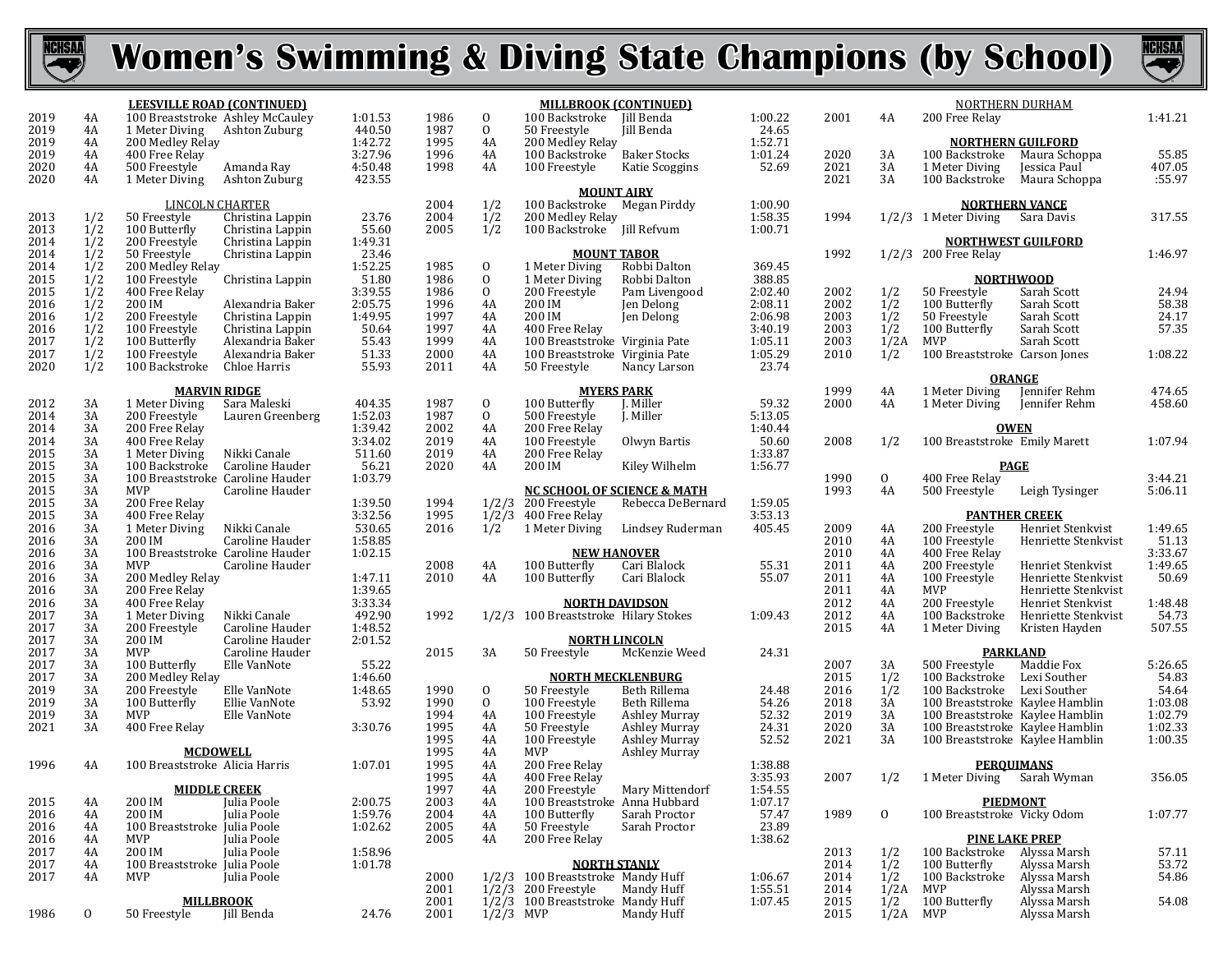



| 2015<br>50 Freestyle<br>Alyssa Marsh<br>2003<br>500 Freestyle<br>4:55.90<br>2009<br>Chelsea Howard<br>4A<br>4A<br>1/2<br>22.83<br>2016<br>2003<br>4A<br>50 Freestyle<br>Alyssa Marsh<br><b>MVP</b><br>Brittany Johnson<br>2016<br>1/2<br>53.23<br><b>SALISBURY</b><br>100 Butterfly<br>Alyssa Marsh<br>2016<br>1/2A<br>MVP<br>Alyssa Marsh<br><b>RAGSDALE</b><br>1992<br>1/2/3<br>500 Freestyle<br>Tara DeSorbo<br>5:17.68<br>2016<br>1/2<br>200 Free Relay<br>1986<br>$\mathbf{0}$<br>54.85<br>1993<br>1/2/3<br>Tara DeSorbo<br>5:22.03<br>1:36.84<br>100 Freestyle<br>Annie McCoy<br>500 Freestyle<br>1/2<br>$\mathbf{0}$<br>1:09.42<br>2016<br>400 Free Relay<br>3:34.51<br>1987<br>1:56.76<br>2004<br>1/2<br>200 Freestyle<br>Annie McCoy<br>100 Breaststroke Taylor Sexton<br>$\mathbf{0}$<br>59.46<br>2017<br>1/2<br>23.80<br>1987<br>50 Freestyle<br>Allyson Accordino<br>100 Freestyle<br>Annie McCoy<br>54.44<br>2010<br>1/2<br>100 Butterfly<br>Madi Ralston<br>2017<br>1/2<br>200 Free Relay<br>1:39.96<br>2002<br>3A<br>2:09.61<br>2013<br>1/2<br>1:53.51<br>200 IM<br>Carly Hensel<br>200 Freestyle<br>McKenzie Stevens<br>2017<br>1/2<br>1/2<br>5:04.96<br>3:39.38<br>2002<br>3A<br>1:08.47<br>400 Free Relay<br>100 Breaststroke Carly Hensel<br>2014<br>500 Freestyle<br>McKenzie Stevens<br>55.26<br>55.54<br>2018<br>1/2<br>23.50<br>1/2<br>50 Freestyle<br>Allyson Accordino<br>2017<br>100 Backstroke<br>Kathryn Morrison<br>1/2<br>2018<br>51.18<br>2018<br>1/2<br>100 Freestyle<br><b>RALEIGH CHARTER</b><br>100 Butterfly<br>Allyson Accordino<br>Kathryn Morrison<br>55.42<br>2018<br>1/2<br>1/2<br>1:39.65<br>2003<br>1/2<br>200 Free Relay<br>1:47.77<br>2018<br>200 Free Relay<br>100 Backstroke<br>Kathryn Morrison<br>5:01.64<br>1/2<br>2019<br>2005<br>1/2<br>1/2<br>50 Freestyle<br>Allyson Accordino<br>23.66<br>100 Freestyle<br>Teresa Long<br>52.76<br>2019<br>500 Freestyle<br><b>Emily Knorr</b><br>1/2<br>1:50.56<br>2019<br>1/2<br>51.09<br>2006<br>23.69<br>2020<br>1/2<br>100 Freestyle<br>50 Freestyle<br>200 Freestyle<br><b>Emily Knorr</b><br>Allyson Accordino<br>Teresa Long<br>1/2<br>4:52.40<br>2006<br>51.46<br>2020<br>1/2<br>Emily Knorr<br>100 Freestyle<br>500 Freestyle<br>Teresa Long<br>1/2A<br>1/2A<br><b>PORTER RIDGE</b><br>2006<br>MVP<br>Teresa Long<br>2021<br>MVP<br><b>Emily Knorr</b><br>2007<br>54.21<br>2006<br>1/2<br>400 Free Relay<br>3:48.65<br>2021<br>200 Freestyle<br>3A<br>100 Freestyle<br>1/2A<br><b>Emily Knorr</b><br>1:49.11<br>Henni Coetzer<br>1/2<br>23.60<br>4:49.04<br>2007<br>50 Freestyle<br>2021<br>1/2A<br>500 Freestyle<br>Emily Knorr<br>Teresa Long<br>2:04.04<br>2007<br>1/2<br>51.53<br><b>PROVIDENCE</b><br>100 Freestyle<br>Teresa Long<br>2021<br>1/2A<br>200 IM<br>Katie Knorr<br>1990<br>2007<br>1/2A<br><b>MVP</b><br>2021<br>:57.96<br>0<br>200 Freestyle<br>Trish McHardy<br>1:51.96<br>Teresa Long<br>1/2A<br>100 Backstroke<br>Katie Knorr<br>1/2<br>1990<br>$\overline{0}$<br>2011<br>500 Freestyle<br>Trish McHardy<br>4:54.11<br>50 Freestyle<br>Rachel Hatt<br>24.87<br>1/2<br>1990<br>2011<br>$\mathbf{O}$<br><b>MVP</b><br>Trish McHardy<br>100 Backstroke<br>Margaret Ireland<br>58.89<br><b>SANDERSON</b><br>1/2<br>1996<br>59.19<br>2011<br>1:42.98<br>1986<br>$\mathbf{0}$<br>5:03.87<br>100 Butterfly<br>Cindy Scheuster<br>200 Free Relay<br>500 Freestyle<br>Staci Sawyer<br>4A<br>1997<br>2012<br>1/2<br>$\mathbf{0}$<br>1:56.98<br>1:06.52<br>24.36<br>1986<br>100 Breaststroke Cody Gelvin<br>50 Freestyle<br>Rachel Hatt<br>200 Medley Relay<br>4A<br>3:48.56<br>24.47<br>$\frac{1}{2}$<br>$\mathbf{0}$<br>1997<br>1:52.41<br>2012<br>100 Backstroke<br>4A<br>200 Medley Relay<br>Margaret Ireland<br>58.54<br>1987<br>400 Free Relay<br>$\mathbf{0}$<br>1998<br>57.02<br>2012<br>51.56<br>1988<br>4A<br>100 Butterfly<br>Melissa Fiss<br>100 Freestyle<br>Olivia Ontjes<br>50 Freestyle<br>Jenny Huber<br>2012<br>1/2<br>$\mathbf{0}$<br>$53.69$<br>$1:54.20$<br>$24.26$<br>1998<br>1:51.76<br>200 Medley Relay<br>1:49.83<br>1988<br>200 Freestyle<br>Cara Lane<br>100 Freestyle<br>Jenny Huber<br>4A<br>$\frac{1}{2}$<br>$\mathbf{0}$<br>1998<br>4:50.54<br>2012<br>1:38.29<br>4A<br>500 Freestyle<br>Cara Lane<br>200 Free Relay<br>1988<br>200 Medley Relay<br>$\mathbf{0}$<br>1998<br>1:40.77<br>2012<br>3:32.16<br>1989<br>4A<br>200 Free Relay<br>400 Free Relay<br>50 Freestyle<br>Jenny Huber<br>53.73<br>1/2<br>$\mathbf{0}$<br>1998<br>3:33.95<br>2013<br>200 IM<br>2:11.21<br>1989<br>400 Free Relay<br>100 Freestyle<br>Jenny Huber<br>4A<br>Margaret Ireland<br>$\mathbf{0}$<br>1999<br>56.51<br>2013<br>$\frac{1}{2}$<br>4A<br>100 Butterfly<br>100 Freestyle<br>Olivia Onties<br>50.75<br>1989<br>MVP<br>Jenny Huber<br>Cara Lane<br>$\mathbf{0}$<br>1999<br>4:48.23<br>2013<br>100 Breaststroke Olivia Ontjes<br>1:03.94<br>1990<br>200 IM<br>2:07.85<br>4A<br>500 Freestyle<br>Julie McKinney<br>Cara Lane<br>57.91<br>1999<br>1/2A<br>$\mathbf{0}$<br>2013<br>1990<br>100 Butterfly<br>4A<br>MVP<br>MVP<br>Olivia Ontjes<br>Cara Lane<br>Julie McKinney<br>1:55.11<br>$\mathbf{0}$<br>1999<br>2013<br>$\frac{1/2}{1/2}$<br>200 Medley Relay<br>200 Medley Relay<br>4A<br>200 Free Relay<br>1:41.18<br>1:51.78<br>1990<br>$\mathbf{0}$<br>1999<br>3:36.58<br>2013<br>1:38.37<br>1991<br>1:41.16<br>4A<br>400 Free Relay<br>200 Free Relay<br>200 Free Relay<br>2000<br>1:52.20<br>2013<br>1/2<br>3:32.89<br>$\mathbf{0}$<br>3:40.88<br>1991<br>4A<br>200 Freestyle<br>Magda Dyszkiewicz<br>400 Free Relay<br>400 Free Relay<br>5:02.83<br>$\frac{1}{2}$<br>4A<br>2000<br>1:52.75<br>2014<br>200 IM<br>Olivia Ontjes<br>2:02.63<br>4A<br>200 Medley Relay<br>1992<br>500 Freestyle<br>Beth Humphry<br>2002<br>4:54.22<br>2014<br>1:02.73<br>1992<br>1:55.16<br>4A<br>500 Freestyle<br>Kristin Oxford<br>100 Breaststroke Olivia Ontjes<br>4A<br>200 Freestyle<br>Jolene Turner<br>1:42.27<br>2002<br>1/2<br>1:51.20<br>2014<br>200 Free Relay<br>1:38.21<br>1992<br>4A<br>200 Medley Relay<br>4A<br>200 Free Relay<br>1:47.29<br>$\frac{1}{2}$<br>$\frac{1}{2}$<br>2002<br>3:37.68<br>2014<br>3:37.10<br>4A<br>4A<br>400 Free Relay<br>400 Free Relay<br>2017<br>200 Freestyle<br>Kenna Haney<br>1:52.51<br>1:47.90<br>2003<br>2015<br>1:02.64<br>2018<br>4A<br>200 Freestyle<br>Kristin Oxford<br>100 Breaststroke Olivia Ontjes<br>4A<br>200 Freestyle<br>Kenna Haney<br>52.33<br>1/2<br>1:51.32<br>4:49.59<br>2004<br>2015<br>100 Freestyle<br>Kaleigh Gomes<br>200 Medley Relay<br>2018<br>4A<br>4A<br>500 Freestyle<br>Kenna Haney<br>$\frac{1}{2}$<br>2004<br>1:06.06<br>2015<br>1:37.69<br>4A<br>100 Breaststroke Kaleigh Gomes<br>200 Free Relay<br>2004<br>4:58.08<br>2016<br>5:06.99<br>4A<br>500 Freestyle<br>500 Freestyle<br>Sydney Willis<br><b>SHELBY</b><br>Kristin Oxford<br>1/2<br>4:58.98<br>$\mathbf{0}$<br>100 Backstroke Amy Allen<br>2004<br>2017<br>1989<br>59.72<br>2:14.62<br>4A<br>200 Freestyle<br>1:50.07<br>500 Freestyle<br>Sydney Willis<br>Kristin Oxford<br>1/2/3<br>2004<br>2018<br>1/2<br>1:49.94<br>4A<br>MVP<br>Kristen Oxford<br>200 Freestyle<br>Sydney Willis<br>1992<br>200 IM<br>Christine Bracket<br>1/2<br>25.34<br>2004<br>2018<br>4:58.27<br>1992<br>1/2/3<br>4A<br>200 Free Relay<br>1:39.75<br>500 Freestyle<br>50 Freestyle<br>Denise Stamey<br>Sydney Willis<br>3:35.19<br>1:58.10<br>2004<br>400 Free Relay<br>1992<br>$1/2/3$ 200 Medley Relay<br>4A<br>3:49.21<br>53.18<br>2005<br>4A<br>100 Freestyle<br>Kaleigh Gomes<br><b>REAGAN</b><br>1992<br>1/2/3<br>400 Free Relay<br>2006<br>51.38<br>2007<br>3A<br>Jamie Stancliff<br>1993<br>$1/2/3$ 200 Medley Relay<br>1:56.65<br>4A<br>50 Freestyle<br>24.41<br>100 Freestyle<br>Kaleigh Gomes<br>1993<br>1:43.88<br>2006<br>1:38.03<br>2007<br>3A<br>1:56.15<br>$1/2/3$ 200 Free Relay<br>4A<br>200 Free Relay<br>200 Freestyle<br>Rachel Wilson<br>24.61<br>59.54<br>1:37.87<br>3A<br>2007<br>4A<br>200 Free Relay<br>2007<br>100 Backstroke<br>Rachel Wilson<br>1995<br>$1/2/3$ 50 Freestyle<br>Amy Hendrick<br>3:31.35<br>58.42<br>2007<br>2007<br>3A<br><b>MVP</b><br>1995<br>4A<br>Rachel Wilson<br>$1/2/3$ 100 Backstroke<br>Amy Hendrick<br>400 Free Relay<br>59.31<br>1996<br>2008<br>2008<br>3A<br>1/2/3 100 Backstroke Amy Hendrick<br>1:37.57<br>1 Meter Diving<br>Alison Menzies<br>335.45<br>4A<br>200 Free Relay<br>1:59.22<br>2008<br>3A<br>24.78<br>1996<br>1/2/3 200 Medley Relay<br>50 Freestyle<br>Jamie Stancliff<br><b>R-S CENTRAL</b><br>$1/2/3$ 200 Free Relay<br>2008<br>3A<br>200 Freestyle<br>Rachel Wilson<br>1:57.69<br>1996<br>1:45.64<br>3:54.16<br>100 Breaststroke Allison Cochran<br>2008<br>1:42.04<br>2003<br>3A<br>1:08.48<br>200 Free Relay<br>1996<br>1/2/3 400 Free Relay<br>3A<br>1 Meter Diving<br>380.00<br>$1/2/3$ 100 Backstroke Amy Hendrick<br>59.00<br>2004<br>3A<br>100 Breaststroke Allison Cochran<br>1:07.14<br>2009<br>3A<br>1997<br>Alison Menzies<br>2006<br>1:00.32<br>2009<br>200 Freestyle<br>1:53.07<br>$1/2/3$ 100 Breaststroke Amy Hendrick<br>1:05.71<br>3A<br>100 Backstroke<br>Emily Powell<br>3A<br>Rachel Wilson<br>1997<br>1:57.48<br>2009<br>500 Freestyle<br>5:07.28<br>$1/2/3$ 200 Medley Relay<br>3A<br>Rachel Wilson<br>1997<br>50 Freestyle<br>Alexandra Marshall<br>53.58<br><b>R.I. REYNOLDS</b><br>2011<br>4A<br>23.74<br>1998<br>$1/2/3$ 100 Freestyle<br>Amy Hendrick<br>Brittany Johnson<br>431.35<br>$1/2/3$ 100 Backstroke<br>57.77<br>2001<br>200 Freestyle<br>1:51.48<br>2011<br>4A<br>1 Meter Diving<br>Alison Menzies<br>1998<br>Amy Hendrick<br>4A<br>2001<br>100 Breaststroke Brittany Johnson<br>2011<br>200 Free Relay<br>1:37.10<br>$1/2/3$ MVP<br>Amy Hendrick<br>1:06.15<br>1998<br>4A<br>4A<br>$1/2/3$ 200 Free Relay<br>2002<br>Brittany Johnson<br>2:05.48<br>1998<br>$\begin{array}{c} 1:45.11 \\ 53.75 \end{array}$<br>4A<br>200 IM<br>2003<br>200 IM<br>2014<br>4A<br>Brittany Johnson<br>2:04.70<br>1/2<br>100 Freestyle<br>Annie Shirk |  | <b>PINE LAKE PREP (CONTINUED)</b> |  | <b>R.I. REYNOLDS (CONTINUED)</b> |  |  |  |                         |  | <b>RIVERSIDE-DURHAM</b> |               |  |       |
|---------------------------------------------------------------------------------------------------------------------------------------------------------------------------------------------------------------------------------------------------------------------------------------------------------------------------------------------------------------------------------------------------------------------------------------------------------------------------------------------------------------------------------------------------------------------------------------------------------------------------------------------------------------------------------------------------------------------------------------------------------------------------------------------------------------------------------------------------------------------------------------------------------------------------------------------------------------------------------------------------------------------------------------------------------------------------------------------------------------------------------------------------------------------------------------------------------------------------------------------------------------------------------------------------------------------------------------------------------------------------------------------------------------------------------------------------------------------------------------------------------------------------------------------------------------------------------------------------------------------------------------------------------------------------------------------------------------------------------------------------------------------------------------------------------------------------------------------------------------------------------------------------------------------------------------------------------------------------------------------------------------------------------------------------------------------------------------------------------------------------------------------------------------------------------------------------------------------------------------------------------------------------------------------------------------------------------------------------------------------------------------------------------------------------------------------------------------------------------------------------------------------------------------------------------------------------------------------------------------------------------------------------------------------------------------------------------------------------------------------------------------------------------------------------------------------------------------------------------------------------------------------------------------------------------------------------------------------------------------------------------------------------------------------------------------------------------------------------------------------------------------------------------------------------------------------------------------------------------------------------------------------------------------------------------------------------------------------------------------------------------------------------------------------------------------------------------------------------------------------------------------------------------------------------------------------------------------------------------------------------------------------------------------------------------------------------------------------------------------------------------------------------------------------------------------------------------------------------------------------------------------------------------------------------------------------------------------------------------------------------------------------------------------------------------------------------------------------------------------------------------------------------------------------------------------------------------------------------------------------------------------------------------------------------------------------------------------------------------------------------------------------------------------------------------------------------------------------------------------------------------------------------------------------------------------------------------------------------------------------------------------------------------------------------------------------------------------------------------------------------------------------------------------------------------------------------------------------------------------------------------------------------------------------------------------------------------------------------------------------------------------------------------------------------------------------------------------------------------------------------------------------------------------------------------------------------------------------------------------------------------------------------------------------------------------------------------------------------------------------------------------------------------------------------------------------------------------------------------------------------------------------------------------------------------------------------------------------------------------------------------------------------------------------------------------------------------------------------------------------------------------------------------------------------------------------------------------------------------------------------------------------------------------------------------------------------------------------------------------------------------------------------------------------------------------------------------------------------------------------------------------------------------------------------------------------------------------------------------------------------------------------------------------------------------------------------------------------------------------------------------------------------------------------------------------------------------------------------------------------------------------------------------------------------------------------------------------------------------------------------------------------------------------------------------------------------------------------------------------------------------------------------------------------------------------------------------------------------------------------------------------------------------------------------------------------------------------------------------------------------------------------------------------------------------------------------------------------------------------------------------------------------------------------------------------------------------------------------------------------------------------------------------------------------------------------------------------------------------------------------------------------------------------------------------------------------------------------------------------------------------------------------------------------------------------------------------------------------------------------------------------------------------------------------------------------------------------------------------------------------------------------------------------------------------------------------------------------------------------------------------------------------------------------------------------------------------------------------------------------------------------------------------------------------------------------------------------------------------------------------------------------------------------------------------------------------------------------------------------------------------------------------------------------------------------------------------------------------------------------------------------------------------------------------------------------------------------------------------------------------------------------------------------------------------------------------------------------------------------------------------------------------------------------------------------------------------------------------------------------------------------------------------------------------------------------------------------------------------------------------------------------------------------------------------------------------------------------------------------------------------------------------------------------------------------------------------------------------------------------------------------------------------------------------------------------------------------------------------------------------------------------------------------------------------------------------------------------------------------------------------------------------------------------------------------------------------------------------------------------------------------------------------------------------------------------------------------------------------------------------------------------------------------------------------------------------------------------------------------------------------------------------------------------------------------------------------------------------------------------------------------------------------------------------------------------------------------------------------------------|--|-----------------------------------|--|----------------------------------|--|--|--|-------------------------|--|-------------------------|---------------|--|-------|
|                                                                                                                                                                                                                                                                                                                                                                                                                                                                                                                                                                                                                                                                                                                                                                                                                                                                                                                                                                                                                                                                                                                                                                                                                                                                                                                                                                                                                                                                                                                                                                                                                                                                                                                                                                                                                                                                                                                                                                                                                                                                                                                                                                                                                                                                                                                                                                                                                                                                                                                                                                                                                                                                                                                                                                                                                                                                                                                                                                                                                                                                                                                                                                                                                                                                                                                                                                                                                                                                                                                                                                                                                                                                                                                                                                                                                                                                                                                                                                                                                                                                                                                                                                                                                                                                                                                                                                                                                                                                                                                                                                                                                                                                                                                                                                                                                                                                                                                                                                                                                                                                                                                                                                                                                                                                                                                                                                                                                                                                                                                                                                                                                                                                                                                                                                                                                                                                                                                                                                                                                                                                                                                                                                                                                                                                                                                                                                                                                                                                                                                                                                                                                                                                                                                                                                                                                                                                                                                                                                                                                                                                                                                                                                                                                                                                                                                                                                                                                                                                                                                                                                                                                                                                                                                                                                                                                                                                                                                                                                                                                                                                                                                                                                                                                                                                                                                                                                                                                                                                                                                                                                                                                                                                                                                                                                                                                                                                                                                                                                                                                                                                                                                                                                                                                                                                                                                                                                                                                                                                                                                                                                                                                                                                                                                                                                                                                                                                                                                                                                                             |  | 1/2                               |  | 23.05                            |  |  |  | <b>Brittany Johnson</b> |  |                         | 100 Butterfly |  | 54.92 |
|                                                                                                                                                                                                                                                                                                                                                                                                                                                                                                                                                                                                                                                                                                                                                                                                                                                                                                                                                                                                                                                                                                                                                                                                                                                                                                                                                                                                                                                                                                                                                                                                                                                                                                                                                                                                                                                                                                                                                                                                                                                                                                                                                                                                                                                                                                                                                                                                                                                                                                                                                                                                                                                                                                                                                                                                                                                                                                                                                                                                                                                                                                                                                                                                                                                                                                                                                                                                                                                                                                                                                                                                                                                                                                                                                                                                                                                                                                                                                                                                                                                                                                                                                                                                                                                                                                                                                                                                                                                                                                                                                                                                                                                                                                                                                                                                                                                                                                                                                                                                                                                                                                                                                                                                                                                                                                                                                                                                                                                                                                                                                                                                                                                                                                                                                                                                                                                                                                                                                                                                                                                                                                                                                                                                                                                                                                                                                                                                                                                                                                                                                                                                                                                                                                                                                                                                                                                                                                                                                                                                                                                                                                                                                                                                                                                                                                                                                                                                                                                                                                                                                                                                                                                                                                                                                                                                                                                                                                                                                                                                                                                                                                                                                                                                                                                                                                                                                                                                                                                                                                                                                                                                                                                                                                                                                                                                                                                                                                                                                                                                                                                                                                                                                                                                                                                                                                                                                                                                                                                                                                                                                                                                                                                                                                                                                                                                                                                                                                                                                                                             |  |                                   |  |                                  |  |  |  |                         |  |                         |               |  |       |
|                                                                                                                                                                                                                                                                                                                                                                                                                                                                                                                                                                                                                                                                                                                                                                                                                                                                                                                                                                                                                                                                                                                                                                                                                                                                                                                                                                                                                                                                                                                                                                                                                                                                                                                                                                                                                                                                                                                                                                                                                                                                                                                                                                                                                                                                                                                                                                                                                                                                                                                                                                                                                                                                                                                                                                                                                                                                                                                                                                                                                                                                                                                                                                                                                                                                                                                                                                                                                                                                                                                                                                                                                                                                                                                                                                                                                                                                                                                                                                                                                                                                                                                                                                                                                                                                                                                                                                                                                                                                                                                                                                                                                                                                                                                                                                                                                                                                                                                                                                                                                                                                                                                                                                                                                                                                                                                                                                                                                                                                                                                                                                                                                                                                                                                                                                                                                                                                                                                                                                                                                                                                                                                                                                                                                                                                                                                                                                                                                                                                                                                                                                                                                                                                                                                                                                                                                                                                                                                                                                                                                                                                                                                                                                                                                                                                                                                                                                                                                                                                                                                                                                                                                                                                                                                                                                                                                                                                                                                                                                                                                                                                                                                                                                                                                                                                                                                                                                                                                                                                                                                                                                                                                                                                                                                                                                                                                                                                                                                                                                                                                                                                                                                                                                                                                                                                                                                                                                                                                                                                                                                                                                                                                                                                                                                                                                                                                                                                                                                                                                                             |  |                                   |  |                                  |  |  |  |                         |  |                         |               |  |       |
|                                                                                                                                                                                                                                                                                                                                                                                                                                                                                                                                                                                                                                                                                                                                                                                                                                                                                                                                                                                                                                                                                                                                                                                                                                                                                                                                                                                                                                                                                                                                                                                                                                                                                                                                                                                                                                                                                                                                                                                                                                                                                                                                                                                                                                                                                                                                                                                                                                                                                                                                                                                                                                                                                                                                                                                                                                                                                                                                                                                                                                                                                                                                                                                                                                                                                                                                                                                                                                                                                                                                                                                                                                                                                                                                                                                                                                                                                                                                                                                                                                                                                                                                                                                                                                                                                                                                                                                                                                                                                                                                                                                                                                                                                                                                                                                                                                                                                                                                                                                                                                                                                                                                                                                                                                                                                                                                                                                                                                                                                                                                                                                                                                                                                                                                                                                                                                                                                                                                                                                                                                                                                                                                                                                                                                                                                                                                                                                                                                                                                                                                                                                                                                                                                                                                                                                                                                                                                                                                                                                                                                                                                                                                                                                                                                                                                                                                                                                                                                                                                                                                                                                                                                                                                                                                                                                                                                                                                                                                                                                                                                                                                                                                                                                                                                                                                                                                                                                                                                                                                                                                                                                                                                                                                                                                                                                                                                                                                                                                                                                                                                                                                                                                                                                                                                                                                                                                                                                                                                                                                                                                                                                                                                                                                                                                                                                                                                                                                                                                                                                             |  |                                   |  |                                  |  |  |  |                         |  |                         |               |  |       |
|                                                                                                                                                                                                                                                                                                                                                                                                                                                                                                                                                                                                                                                                                                                                                                                                                                                                                                                                                                                                                                                                                                                                                                                                                                                                                                                                                                                                                                                                                                                                                                                                                                                                                                                                                                                                                                                                                                                                                                                                                                                                                                                                                                                                                                                                                                                                                                                                                                                                                                                                                                                                                                                                                                                                                                                                                                                                                                                                                                                                                                                                                                                                                                                                                                                                                                                                                                                                                                                                                                                                                                                                                                                                                                                                                                                                                                                                                                                                                                                                                                                                                                                                                                                                                                                                                                                                                                                                                                                                                                                                                                                                                                                                                                                                                                                                                                                                                                                                                                                                                                                                                                                                                                                                                                                                                                                                                                                                                                                                                                                                                                                                                                                                                                                                                                                                                                                                                                                                                                                                                                                                                                                                                                                                                                                                                                                                                                                                                                                                                                                                                                                                                                                                                                                                                                                                                                                                                                                                                                                                                                                                                                                                                                                                                                                                                                                                                                                                                                                                                                                                                                                                                                                                                                                                                                                                                                                                                                                                                                                                                                                                                                                                                                                                                                                                                                                                                                                                                                                                                                                                                                                                                                                                                                                                                                                                                                                                                                                                                                                                                                                                                                                                                                                                                                                                                                                                                                                                                                                                                                                                                                                                                                                                                                                                                                                                                                                                                                                                                                                             |  |                                   |  |                                  |  |  |  |                         |  |                         |               |  |       |
|                                                                                                                                                                                                                                                                                                                                                                                                                                                                                                                                                                                                                                                                                                                                                                                                                                                                                                                                                                                                                                                                                                                                                                                                                                                                                                                                                                                                                                                                                                                                                                                                                                                                                                                                                                                                                                                                                                                                                                                                                                                                                                                                                                                                                                                                                                                                                                                                                                                                                                                                                                                                                                                                                                                                                                                                                                                                                                                                                                                                                                                                                                                                                                                                                                                                                                                                                                                                                                                                                                                                                                                                                                                                                                                                                                                                                                                                                                                                                                                                                                                                                                                                                                                                                                                                                                                                                                                                                                                                                                                                                                                                                                                                                                                                                                                                                                                                                                                                                                                                                                                                                                                                                                                                                                                                                                                                                                                                                                                                                                                                                                                                                                                                                                                                                                                                                                                                                                                                                                                                                                                                                                                                                                                                                                                                                                                                                                                                                                                                                                                                                                                                                                                                                                                                                                                                                                                                                                                                                                                                                                                                                                                                                                                                                                                                                                                                                                                                                                                                                                                                                                                                                                                                                                                                                                                                                                                                                                                                                                                                                                                                                                                                                                                                                                                                                                                                                                                                                                                                                                                                                                                                                                                                                                                                                                                                                                                                                                                                                                                                                                                                                                                                                                                                                                                                                                                                                                                                                                                                                                                                                                                                                                                                                                                                                                                                                                                                                                                                                                                             |  |                                   |  |                                  |  |  |  |                         |  |                         |               |  |       |
|                                                                                                                                                                                                                                                                                                                                                                                                                                                                                                                                                                                                                                                                                                                                                                                                                                                                                                                                                                                                                                                                                                                                                                                                                                                                                                                                                                                                                                                                                                                                                                                                                                                                                                                                                                                                                                                                                                                                                                                                                                                                                                                                                                                                                                                                                                                                                                                                                                                                                                                                                                                                                                                                                                                                                                                                                                                                                                                                                                                                                                                                                                                                                                                                                                                                                                                                                                                                                                                                                                                                                                                                                                                                                                                                                                                                                                                                                                                                                                                                                                                                                                                                                                                                                                                                                                                                                                                                                                                                                                                                                                                                                                                                                                                                                                                                                                                                                                                                                                                                                                                                                                                                                                                                                                                                                                                                                                                                                                                                                                                                                                                                                                                                                                                                                                                                                                                                                                                                                                                                                                                                                                                                                                                                                                                                                                                                                                                                                                                                                                                                                                                                                                                                                                                                                                                                                                                                                                                                                                                                                                                                                                                                                                                                                                                                                                                                                                                                                                                                                                                                                                                                                                                                                                                                                                                                                                                                                                                                                                                                                                                                                                                                                                                                                                                                                                                                                                                                                                                                                                                                                                                                                                                                                                                                                                                                                                                                                                                                                                                                                                                                                                                                                                                                                                                                                                                                                                                                                                                                                                                                                                                                                                                                                                                                                                                                                                                                                                                                                                                             |  |                                   |  |                                  |  |  |  |                         |  |                         |               |  |       |
|                                                                                                                                                                                                                                                                                                                                                                                                                                                                                                                                                                                                                                                                                                                                                                                                                                                                                                                                                                                                                                                                                                                                                                                                                                                                                                                                                                                                                                                                                                                                                                                                                                                                                                                                                                                                                                                                                                                                                                                                                                                                                                                                                                                                                                                                                                                                                                                                                                                                                                                                                                                                                                                                                                                                                                                                                                                                                                                                                                                                                                                                                                                                                                                                                                                                                                                                                                                                                                                                                                                                                                                                                                                                                                                                                                                                                                                                                                                                                                                                                                                                                                                                                                                                                                                                                                                                                                                                                                                                                                                                                                                                                                                                                                                                                                                                                                                                                                                                                                                                                                                                                                                                                                                                                                                                                                                                                                                                                                                                                                                                                                                                                                                                                                                                                                                                                                                                                                                                                                                                                                                                                                                                                                                                                                                                                                                                                                                                                                                                                                                                                                                                                                                                                                                                                                                                                                                                                                                                                                                                                                                                                                                                                                                                                                                                                                                                                                                                                                                                                                                                                                                                                                                                                                                                                                                                                                                                                                                                                                                                                                                                                                                                                                                                                                                                                                                                                                                                                                                                                                                                                                                                                                                                                                                                                                                                                                                                                                                                                                                                                                                                                                                                                                                                                                                                                                                                                                                                                                                                                                                                                                                                                                                                                                                                                                                                                                                                                                                                                                                             |  |                                   |  |                                  |  |  |  |                         |  |                         |               |  |       |
|                                                                                                                                                                                                                                                                                                                                                                                                                                                                                                                                                                                                                                                                                                                                                                                                                                                                                                                                                                                                                                                                                                                                                                                                                                                                                                                                                                                                                                                                                                                                                                                                                                                                                                                                                                                                                                                                                                                                                                                                                                                                                                                                                                                                                                                                                                                                                                                                                                                                                                                                                                                                                                                                                                                                                                                                                                                                                                                                                                                                                                                                                                                                                                                                                                                                                                                                                                                                                                                                                                                                                                                                                                                                                                                                                                                                                                                                                                                                                                                                                                                                                                                                                                                                                                                                                                                                                                                                                                                                                                                                                                                                                                                                                                                                                                                                                                                                                                                                                                                                                                                                                                                                                                                                                                                                                                                                                                                                                                                                                                                                                                                                                                                                                                                                                                                                                                                                                                                                                                                                                                                                                                                                                                                                                                                                                                                                                                                                                                                                                                                                                                                                                                                                                                                                                                                                                                                                                                                                                                                                                                                                                                                                                                                                                                                                                                                                                                                                                                                                                                                                                                                                                                                                                                                                                                                                                                                                                                                                                                                                                                                                                                                                                                                                                                                                                                                                                                                                                                                                                                                                                                                                                                                                                                                                                                                                                                                                                                                                                                                                                                                                                                                                                                                                                                                                                                                                                                                                                                                                                                                                                                                                                                                                                                                                                                                                                                                                                                                                                                                             |  |                                   |  |                                  |  |  |  |                         |  |                         |               |  |       |
|                                                                                                                                                                                                                                                                                                                                                                                                                                                                                                                                                                                                                                                                                                                                                                                                                                                                                                                                                                                                                                                                                                                                                                                                                                                                                                                                                                                                                                                                                                                                                                                                                                                                                                                                                                                                                                                                                                                                                                                                                                                                                                                                                                                                                                                                                                                                                                                                                                                                                                                                                                                                                                                                                                                                                                                                                                                                                                                                                                                                                                                                                                                                                                                                                                                                                                                                                                                                                                                                                                                                                                                                                                                                                                                                                                                                                                                                                                                                                                                                                                                                                                                                                                                                                                                                                                                                                                                                                                                                                                                                                                                                                                                                                                                                                                                                                                                                                                                                                                                                                                                                                                                                                                                                                                                                                                                                                                                                                                                                                                                                                                                                                                                                                                                                                                                                                                                                                                                                                                                                                                                                                                                                                                                                                                                                                                                                                                                                                                                                                                                                                                                                                                                                                                                                                                                                                                                                                                                                                                                                                                                                                                                                                                                                                                                                                                                                                                                                                                                                                                                                                                                                                                                                                                                                                                                                                                                                                                                                                                                                                                                                                                                                                                                                                                                                                                                                                                                                                                                                                                                                                                                                                                                                                                                                                                                                                                                                                                                                                                                                                                                                                                                                                                                                                                                                                                                                                                                                                                                                                                                                                                                                                                                                                                                                                                                                                                                                                                                                                                                             |  |                                   |  |                                  |  |  |  |                         |  |                         |               |  |       |
|                                                                                                                                                                                                                                                                                                                                                                                                                                                                                                                                                                                                                                                                                                                                                                                                                                                                                                                                                                                                                                                                                                                                                                                                                                                                                                                                                                                                                                                                                                                                                                                                                                                                                                                                                                                                                                                                                                                                                                                                                                                                                                                                                                                                                                                                                                                                                                                                                                                                                                                                                                                                                                                                                                                                                                                                                                                                                                                                                                                                                                                                                                                                                                                                                                                                                                                                                                                                                                                                                                                                                                                                                                                                                                                                                                                                                                                                                                                                                                                                                                                                                                                                                                                                                                                                                                                                                                                                                                                                                                                                                                                                                                                                                                                                                                                                                                                                                                                                                                                                                                                                                                                                                                                                                                                                                                                                                                                                                                                                                                                                                                                                                                                                                                                                                                                                                                                                                                                                                                                                                                                                                                                                                                                                                                                                                                                                                                                                                                                                                                                                                                                                                                                                                                                                                                                                                                                                                                                                                                                                                                                                                                                                                                                                                                                                                                                                                                                                                                                                                                                                                                                                                                                                                                                                                                                                                                                                                                                                                                                                                                                                                                                                                                                                                                                                                                                                                                                                                                                                                                                                                                                                                                                                                                                                                                                                                                                                                                                                                                                                                                                                                                                                                                                                                                                                                                                                                                                                                                                                                                                                                                                                                                                                                                                                                                                                                                                                                                                                                                                             |  |                                   |  |                                  |  |  |  |                         |  |                         |               |  |       |
|                                                                                                                                                                                                                                                                                                                                                                                                                                                                                                                                                                                                                                                                                                                                                                                                                                                                                                                                                                                                                                                                                                                                                                                                                                                                                                                                                                                                                                                                                                                                                                                                                                                                                                                                                                                                                                                                                                                                                                                                                                                                                                                                                                                                                                                                                                                                                                                                                                                                                                                                                                                                                                                                                                                                                                                                                                                                                                                                                                                                                                                                                                                                                                                                                                                                                                                                                                                                                                                                                                                                                                                                                                                                                                                                                                                                                                                                                                                                                                                                                                                                                                                                                                                                                                                                                                                                                                                                                                                                                                                                                                                                                                                                                                                                                                                                                                                                                                                                                                                                                                                                                                                                                                                                                                                                                                                                                                                                                                                                                                                                                                                                                                                                                                                                                                                                                                                                                                                                                                                                                                                                                                                                                                                                                                                                                                                                                                                                                                                                                                                                                                                                                                                                                                                                                                                                                                                                                                                                                                                                                                                                                                                                                                                                                                                                                                                                                                                                                                                                                                                                                                                                                                                                                                                                                                                                                                                                                                                                                                                                                                                                                                                                                                                                                                                                                                                                                                                                                                                                                                                                                                                                                                                                                                                                                                                                                                                                                                                                                                                                                                                                                                                                                                                                                                                                                                                                                                                                                                                                                                                                                                                                                                                                                                                                                                                                                                                                                                                                                                                             |  |                                   |  |                                  |  |  |  |                         |  |                         |               |  |       |
|                                                                                                                                                                                                                                                                                                                                                                                                                                                                                                                                                                                                                                                                                                                                                                                                                                                                                                                                                                                                                                                                                                                                                                                                                                                                                                                                                                                                                                                                                                                                                                                                                                                                                                                                                                                                                                                                                                                                                                                                                                                                                                                                                                                                                                                                                                                                                                                                                                                                                                                                                                                                                                                                                                                                                                                                                                                                                                                                                                                                                                                                                                                                                                                                                                                                                                                                                                                                                                                                                                                                                                                                                                                                                                                                                                                                                                                                                                                                                                                                                                                                                                                                                                                                                                                                                                                                                                                                                                                                                                                                                                                                                                                                                                                                                                                                                                                                                                                                                                                                                                                                                                                                                                                                                                                                                                                                                                                                                                                                                                                                                                                                                                                                                                                                                                                                                                                                                                                                                                                                                                                                                                                                                                                                                                                                                                                                                                                                                                                                                                                                                                                                                                                                                                                                                                                                                                                                                                                                                                                                                                                                                                                                                                                                                                                                                                                                                                                                                                                                                                                                                                                                                                                                                                                                                                                                                                                                                                                                                                                                                                                                                                                                                                                                                                                                                                                                                                                                                                                                                                                                                                                                                                                                                                                                                                                                                                                                                                                                                                                                                                                                                                                                                                                                                                                                                                                                                                                                                                                                                                                                                                                                                                                                                                                                                                                                                                                                                                                                                                                             |  |                                   |  |                                  |  |  |  |                         |  |                         |               |  |       |
|                                                                                                                                                                                                                                                                                                                                                                                                                                                                                                                                                                                                                                                                                                                                                                                                                                                                                                                                                                                                                                                                                                                                                                                                                                                                                                                                                                                                                                                                                                                                                                                                                                                                                                                                                                                                                                                                                                                                                                                                                                                                                                                                                                                                                                                                                                                                                                                                                                                                                                                                                                                                                                                                                                                                                                                                                                                                                                                                                                                                                                                                                                                                                                                                                                                                                                                                                                                                                                                                                                                                                                                                                                                                                                                                                                                                                                                                                                                                                                                                                                                                                                                                                                                                                                                                                                                                                                                                                                                                                                                                                                                                                                                                                                                                                                                                                                                                                                                                                                                                                                                                                                                                                                                                                                                                                                                                                                                                                                                                                                                                                                                                                                                                                                                                                                                                                                                                                                                                                                                                                                                                                                                                                                                                                                                                                                                                                                                                                                                                                                                                                                                                                                                                                                                                                                                                                                                                                                                                                                                                                                                                                                                                                                                                                                                                                                                                                                                                                                                                                                                                                                                                                                                                                                                                                                                                                                                                                                                                                                                                                                                                                                                                                                                                                                                                                                                                                                                                                                                                                                                                                                                                                                                                                                                                                                                                                                                                                                                                                                                                                                                                                                                                                                                                                                                                                                                                                                                                                                                                                                                                                                                                                                                                                                                                                                                                                                                                                                                                                                                             |  |                                   |  |                                  |  |  |  |                         |  |                         |               |  |       |
|                                                                                                                                                                                                                                                                                                                                                                                                                                                                                                                                                                                                                                                                                                                                                                                                                                                                                                                                                                                                                                                                                                                                                                                                                                                                                                                                                                                                                                                                                                                                                                                                                                                                                                                                                                                                                                                                                                                                                                                                                                                                                                                                                                                                                                                                                                                                                                                                                                                                                                                                                                                                                                                                                                                                                                                                                                                                                                                                                                                                                                                                                                                                                                                                                                                                                                                                                                                                                                                                                                                                                                                                                                                                                                                                                                                                                                                                                                                                                                                                                                                                                                                                                                                                                                                                                                                                                                                                                                                                                                                                                                                                                                                                                                                                                                                                                                                                                                                                                                                                                                                                                                                                                                                                                                                                                                                                                                                                                                                                                                                                                                                                                                                                                                                                                                                                                                                                                                                                                                                                                                                                                                                                                                                                                                                                                                                                                                                                                                                                                                                                                                                                                                                                                                                                                                                                                                                                                                                                                                                                                                                                                                                                                                                                                                                                                                                                                                                                                                                                                                                                                                                                                                                                                                                                                                                                                                                                                                                                                                                                                                                                                                                                                                                                                                                                                                                                                                                                                                                                                                                                                                                                                                                                                                                                                                                                                                                                                                                                                                                                                                                                                                                                                                                                                                                                                                                                                                                                                                                                                                                                                                                                                                                                                                                                                                                                                                                                                                                                                                                             |  |                                   |  |                                  |  |  |  |                         |  |                         |               |  |       |
|                                                                                                                                                                                                                                                                                                                                                                                                                                                                                                                                                                                                                                                                                                                                                                                                                                                                                                                                                                                                                                                                                                                                                                                                                                                                                                                                                                                                                                                                                                                                                                                                                                                                                                                                                                                                                                                                                                                                                                                                                                                                                                                                                                                                                                                                                                                                                                                                                                                                                                                                                                                                                                                                                                                                                                                                                                                                                                                                                                                                                                                                                                                                                                                                                                                                                                                                                                                                                                                                                                                                                                                                                                                                                                                                                                                                                                                                                                                                                                                                                                                                                                                                                                                                                                                                                                                                                                                                                                                                                                                                                                                                                                                                                                                                                                                                                                                                                                                                                                                                                                                                                                                                                                                                                                                                                                                                                                                                                                                                                                                                                                                                                                                                                                                                                                                                                                                                                                                                                                                                                                                                                                                                                                                                                                                                                                                                                                                                                                                                                                                                                                                                                                                                                                                                                                                                                                                                                                                                                                                                                                                                                                                                                                                                                                                                                                                                                                                                                                                                                                                                                                                                                                                                                                                                                                                                                                                                                                                                                                                                                                                                                                                                                                                                                                                                                                                                                                                                                                                                                                                                                                                                                                                                                                                                                                                                                                                                                                                                                                                                                                                                                                                                                                                                                                                                                                                                                                                                                                                                                                                                                                                                                                                                                                                                                                                                                                                                                                                                                                                             |  |                                   |  |                                  |  |  |  |                         |  |                         |               |  |       |
|                                                                                                                                                                                                                                                                                                                                                                                                                                                                                                                                                                                                                                                                                                                                                                                                                                                                                                                                                                                                                                                                                                                                                                                                                                                                                                                                                                                                                                                                                                                                                                                                                                                                                                                                                                                                                                                                                                                                                                                                                                                                                                                                                                                                                                                                                                                                                                                                                                                                                                                                                                                                                                                                                                                                                                                                                                                                                                                                                                                                                                                                                                                                                                                                                                                                                                                                                                                                                                                                                                                                                                                                                                                                                                                                                                                                                                                                                                                                                                                                                                                                                                                                                                                                                                                                                                                                                                                                                                                                                                                                                                                                                                                                                                                                                                                                                                                                                                                                                                                                                                                                                                                                                                                                                                                                                                                                                                                                                                                                                                                                                                                                                                                                                                                                                                                                                                                                                                                                                                                                                                                                                                                                                                                                                                                                                                                                                                                                                                                                                                                                                                                                                                                                                                                                                                                                                                                                                                                                                                                                                                                                                                                                                                                                                                                                                                                                                                                                                                                                                                                                                                                                                                                                                                                                                                                                                                                                                                                                                                                                                                                                                                                                                                                                                                                                                                                                                                                                                                                                                                                                                                                                                                                                                                                                                                                                                                                                                                                                                                                                                                                                                                                                                                                                                                                                                                                                                                                                                                                                                                                                                                                                                                                                                                                                                                                                                                                                                                                                                                                             |  |                                   |  |                                  |  |  |  |                         |  |                         |               |  |       |
|                                                                                                                                                                                                                                                                                                                                                                                                                                                                                                                                                                                                                                                                                                                                                                                                                                                                                                                                                                                                                                                                                                                                                                                                                                                                                                                                                                                                                                                                                                                                                                                                                                                                                                                                                                                                                                                                                                                                                                                                                                                                                                                                                                                                                                                                                                                                                                                                                                                                                                                                                                                                                                                                                                                                                                                                                                                                                                                                                                                                                                                                                                                                                                                                                                                                                                                                                                                                                                                                                                                                                                                                                                                                                                                                                                                                                                                                                                                                                                                                                                                                                                                                                                                                                                                                                                                                                                                                                                                                                                                                                                                                                                                                                                                                                                                                                                                                                                                                                                                                                                                                                                                                                                                                                                                                                                                                                                                                                                                                                                                                                                                                                                                                                                                                                                                                                                                                                                                                                                                                                                                                                                                                                                                                                                                                                                                                                                                                                                                                                                                                                                                                                                                                                                                                                                                                                                                                                                                                                                                                                                                                                                                                                                                                                                                                                                                                                                                                                                                                                                                                                                                                                                                                                                                                                                                                                                                                                                                                                                                                                                                                                                                                                                                                                                                                                                                                                                                                                                                                                                                                                                                                                                                                                                                                                                                                                                                                                                                                                                                                                                                                                                                                                                                                                                                                                                                                                                                                                                                                                                                                                                                                                                                                                                                                                                                                                                                                                                                                                                                             |  |                                   |  |                                  |  |  |  |                         |  |                         |               |  |       |
|                                                                                                                                                                                                                                                                                                                                                                                                                                                                                                                                                                                                                                                                                                                                                                                                                                                                                                                                                                                                                                                                                                                                                                                                                                                                                                                                                                                                                                                                                                                                                                                                                                                                                                                                                                                                                                                                                                                                                                                                                                                                                                                                                                                                                                                                                                                                                                                                                                                                                                                                                                                                                                                                                                                                                                                                                                                                                                                                                                                                                                                                                                                                                                                                                                                                                                                                                                                                                                                                                                                                                                                                                                                                                                                                                                                                                                                                                                                                                                                                                                                                                                                                                                                                                                                                                                                                                                                                                                                                                                                                                                                                                                                                                                                                                                                                                                                                                                                                                                                                                                                                                                                                                                                                                                                                                                                                                                                                                                                                                                                                                                                                                                                                                                                                                                                                                                                                                                                                                                                                                                                                                                                                                                                                                                                                                                                                                                                                                                                                                                                                                                                                                                                                                                                                                                                                                                                                                                                                                                                                                                                                                                                                                                                                                                                                                                                                                                                                                                                                                                                                                                                                                                                                                                                                                                                                                                                                                                                                                                                                                                                                                                                                                                                                                                                                                                                                                                                                                                                                                                                                                                                                                                                                                                                                                                                                                                                                                                                                                                                                                                                                                                                                                                                                                                                                                                                                                                                                                                                                                                                                                                                                                                                                                                                                                                                                                                                                                                                                                                                             |  |                                   |  |                                  |  |  |  |                         |  |                         |               |  |       |
|                                                                                                                                                                                                                                                                                                                                                                                                                                                                                                                                                                                                                                                                                                                                                                                                                                                                                                                                                                                                                                                                                                                                                                                                                                                                                                                                                                                                                                                                                                                                                                                                                                                                                                                                                                                                                                                                                                                                                                                                                                                                                                                                                                                                                                                                                                                                                                                                                                                                                                                                                                                                                                                                                                                                                                                                                                                                                                                                                                                                                                                                                                                                                                                                                                                                                                                                                                                                                                                                                                                                                                                                                                                                                                                                                                                                                                                                                                                                                                                                                                                                                                                                                                                                                                                                                                                                                                                                                                                                                                                                                                                                                                                                                                                                                                                                                                                                                                                                                                                                                                                                                                                                                                                                                                                                                                                                                                                                                                                                                                                                                                                                                                                                                                                                                                                                                                                                                                                                                                                                                                                                                                                                                                                                                                                                                                                                                                                                                                                                                                                                                                                                                                                                                                                                                                                                                                                                                                                                                                                                                                                                                                                                                                                                                                                                                                                                                                                                                                                                                                                                                                                                                                                                                                                                                                                                                                                                                                                                                                                                                                                                                                                                                                                                                                                                                                                                                                                                                                                                                                                                                                                                                                                                                                                                                                                                                                                                                                                                                                                                                                                                                                                                                                                                                                                                                                                                                                                                                                                                                                                                                                                                                                                                                                                                                                                                                                                                                                                                                                                             |  |                                   |  |                                  |  |  |  |                         |  |                         |               |  |       |
|                                                                                                                                                                                                                                                                                                                                                                                                                                                                                                                                                                                                                                                                                                                                                                                                                                                                                                                                                                                                                                                                                                                                                                                                                                                                                                                                                                                                                                                                                                                                                                                                                                                                                                                                                                                                                                                                                                                                                                                                                                                                                                                                                                                                                                                                                                                                                                                                                                                                                                                                                                                                                                                                                                                                                                                                                                                                                                                                                                                                                                                                                                                                                                                                                                                                                                                                                                                                                                                                                                                                                                                                                                                                                                                                                                                                                                                                                                                                                                                                                                                                                                                                                                                                                                                                                                                                                                                                                                                                                                                                                                                                                                                                                                                                                                                                                                                                                                                                                                                                                                                                                                                                                                                                                                                                                                                                                                                                                                                                                                                                                                                                                                                                                                                                                                                                                                                                                                                                                                                                                                                                                                                                                                                                                                                                                                                                                                                                                                                                                                                                                                                                                                                                                                                                                                                                                                                                                                                                                                                                                                                                                                                                                                                                                                                                                                                                                                                                                                                                                                                                                                                                                                                                                                                                                                                                                                                                                                                                                                                                                                                                                                                                                                                                                                                                                                                                                                                                                                                                                                                                                                                                                                                                                                                                                                                                                                                                                                                                                                                                                                                                                                                                                                                                                                                                                                                                                                                                                                                                                                                                                                                                                                                                                                                                                                                                                                                                                                                                                                                             |  |                                   |  |                                  |  |  |  |                         |  |                         |               |  |       |
|                                                                                                                                                                                                                                                                                                                                                                                                                                                                                                                                                                                                                                                                                                                                                                                                                                                                                                                                                                                                                                                                                                                                                                                                                                                                                                                                                                                                                                                                                                                                                                                                                                                                                                                                                                                                                                                                                                                                                                                                                                                                                                                                                                                                                                                                                                                                                                                                                                                                                                                                                                                                                                                                                                                                                                                                                                                                                                                                                                                                                                                                                                                                                                                                                                                                                                                                                                                                                                                                                                                                                                                                                                                                                                                                                                                                                                                                                                                                                                                                                                                                                                                                                                                                                                                                                                                                                                                                                                                                                                                                                                                                                                                                                                                                                                                                                                                                                                                                                                                                                                                                                                                                                                                                                                                                                                                                                                                                                                                                                                                                                                                                                                                                                                                                                                                                                                                                                                                                                                                                                                                                                                                                                                                                                                                                                                                                                                                                                                                                                                                                                                                                                                                                                                                                                                                                                                                                                                                                                                                                                                                                                                                                                                                                                                                                                                                                                                                                                                                                                                                                                                                                                                                                                                                                                                                                                                                                                                                                                                                                                                                                                                                                                                                                                                                                                                                                                                                                                                                                                                                                                                                                                                                                                                                                                                                                                                                                                                                                                                                                                                                                                                                                                                                                                                                                                                                                                                                                                                                                                                                                                                                                                                                                                                                                                                                                                                                                                                                                                                                             |  |                                   |  |                                  |  |  |  |                         |  |                         |               |  |       |
|                                                                                                                                                                                                                                                                                                                                                                                                                                                                                                                                                                                                                                                                                                                                                                                                                                                                                                                                                                                                                                                                                                                                                                                                                                                                                                                                                                                                                                                                                                                                                                                                                                                                                                                                                                                                                                                                                                                                                                                                                                                                                                                                                                                                                                                                                                                                                                                                                                                                                                                                                                                                                                                                                                                                                                                                                                                                                                                                                                                                                                                                                                                                                                                                                                                                                                                                                                                                                                                                                                                                                                                                                                                                                                                                                                                                                                                                                                                                                                                                                                                                                                                                                                                                                                                                                                                                                                                                                                                                                                                                                                                                                                                                                                                                                                                                                                                                                                                                                                                                                                                                                                                                                                                                                                                                                                                                                                                                                                                                                                                                                                                                                                                                                                                                                                                                                                                                                                                                                                                                                                                                                                                                                                                                                                                                                                                                                                                                                                                                                                                                                                                                                                                                                                                                                                                                                                                                                                                                                                                                                                                                                                                                                                                                                                                                                                                                                                                                                                                                                                                                                                                                                                                                                                                                                                                                                                                                                                                                                                                                                                                                                                                                                                                                                                                                                                                                                                                                                                                                                                                                                                                                                                                                                                                                                                                                                                                                                                                                                                                                                                                                                                                                                                                                                                                                                                                                                                                                                                                                                                                                                                                                                                                                                                                                                                                                                                                                                                                                                                                             |  |                                   |  |                                  |  |  |  |                         |  |                         |               |  |       |
|                                                                                                                                                                                                                                                                                                                                                                                                                                                                                                                                                                                                                                                                                                                                                                                                                                                                                                                                                                                                                                                                                                                                                                                                                                                                                                                                                                                                                                                                                                                                                                                                                                                                                                                                                                                                                                                                                                                                                                                                                                                                                                                                                                                                                                                                                                                                                                                                                                                                                                                                                                                                                                                                                                                                                                                                                                                                                                                                                                                                                                                                                                                                                                                                                                                                                                                                                                                                                                                                                                                                                                                                                                                                                                                                                                                                                                                                                                                                                                                                                                                                                                                                                                                                                                                                                                                                                                                                                                                                                                                                                                                                                                                                                                                                                                                                                                                                                                                                                                                                                                                                                                                                                                                                                                                                                                                                                                                                                                                                                                                                                                                                                                                                                                                                                                                                                                                                                                                                                                                                                                                                                                                                                                                                                                                                                                                                                                                                                                                                                                                                                                                                                                                                                                                                                                                                                                                                                                                                                                                                                                                                                                                                                                                                                                                                                                                                                                                                                                                                                                                                                                                                                                                                                                                                                                                                                                                                                                                                                                                                                                                                                                                                                                                                                                                                                                                                                                                                                                                                                                                                                                                                                                                                                                                                                                                                                                                                                                                                                                                                                                                                                                                                                                                                                                                                                                                                                                                                                                                                                                                                                                                                                                                                                                                                                                                                                                                                                                                                                                                             |  |                                   |  |                                  |  |  |  |                         |  |                         |               |  |       |
|                                                                                                                                                                                                                                                                                                                                                                                                                                                                                                                                                                                                                                                                                                                                                                                                                                                                                                                                                                                                                                                                                                                                                                                                                                                                                                                                                                                                                                                                                                                                                                                                                                                                                                                                                                                                                                                                                                                                                                                                                                                                                                                                                                                                                                                                                                                                                                                                                                                                                                                                                                                                                                                                                                                                                                                                                                                                                                                                                                                                                                                                                                                                                                                                                                                                                                                                                                                                                                                                                                                                                                                                                                                                                                                                                                                                                                                                                                                                                                                                                                                                                                                                                                                                                                                                                                                                                                                                                                                                                                                                                                                                                                                                                                                                                                                                                                                                                                                                                                                                                                                                                                                                                                                                                                                                                                                                                                                                                                                                                                                                                                                                                                                                                                                                                                                                                                                                                                                                                                                                                                                                                                                                                                                                                                                                                                                                                                                                                                                                                                                                                                                                                                                                                                                                                                                                                                                                                                                                                                                                                                                                                                                                                                                                                                                                                                                                                                                                                                                                                                                                                                                                                                                                                                                                                                                                                                                                                                                                                                                                                                                                                                                                                                                                                                                                                                                                                                                                                                                                                                                                                                                                                                                                                                                                                                                                                                                                                                                                                                                                                                                                                                                                                                                                                                                                                                                                                                                                                                                                                                                                                                                                                                                                                                                                                                                                                                                                                                                                                                                             |  |                                   |  |                                  |  |  |  |                         |  |                         |               |  |       |
|                                                                                                                                                                                                                                                                                                                                                                                                                                                                                                                                                                                                                                                                                                                                                                                                                                                                                                                                                                                                                                                                                                                                                                                                                                                                                                                                                                                                                                                                                                                                                                                                                                                                                                                                                                                                                                                                                                                                                                                                                                                                                                                                                                                                                                                                                                                                                                                                                                                                                                                                                                                                                                                                                                                                                                                                                                                                                                                                                                                                                                                                                                                                                                                                                                                                                                                                                                                                                                                                                                                                                                                                                                                                                                                                                                                                                                                                                                                                                                                                                                                                                                                                                                                                                                                                                                                                                                                                                                                                                                                                                                                                                                                                                                                                                                                                                                                                                                                                                                                                                                                                                                                                                                                                                                                                                                                                                                                                                                                                                                                                                                                                                                                                                                                                                                                                                                                                                                                                                                                                                                                                                                                                                                                                                                                                                                                                                                                                                                                                                                                                                                                                                                                                                                                                                                                                                                                                                                                                                                                                                                                                                                                                                                                                                                                                                                                                                                                                                                                                                                                                                                                                                                                                                                                                                                                                                                                                                                                                                                                                                                                                                                                                                                                                                                                                                                                                                                                                                                                                                                                                                                                                                                                                                                                                                                                                                                                                                                                                                                                                                                                                                                                                                                                                                                                                                                                                                                                                                                                                                                                                                                                                                                                                                                                                                                                                                                                                                                                                                                                             |  |                                   |  |                                  |  |  |  |                         |  |                         |               |  |       |
|                                                                                                                                                                                                                                                                                                                                                                                                                                                                                                                                                                                                                                                                                                                                                                                                                                                                                                                                                                                                                                                                                                                                                                                                                                                                                                                                                                                                                                                                                                                                                                                                                                                                                                                                                                                                                                                                                                                                                                                                                                                                                                                                                                                                                                                                                                                                                                                                                                                                                                                                                                                                                                                                                                                                                                                                                                                                                                                                                                                                                                                                                                                                                                                                                                                                                                                                                                                                                                                                                                                                                                                                                                                                                                                                                                                                                                                                                                                                                                                                                                                                                                                                                                                                                                                                                                                                                                                                                                                                                                                                                                                                                                                                                                                                                                                                                                                                                                                                                                                                                                                                                                                                                                                                                                                                                                                                                                                                                                                                                                                                                                                                                                                                                                                                                                                                                                                                                                                                                                                                                                                                                                                                                                                                                                                                                                                                                                                                                                                                                                                                                                                                                                                                                                                                                                                                                                                                                                                                                                                                                                                                                                                                                                                                                                                                                                                                                                                                                                                                                                                                                                                                                                                                                                                                                                                                                                                                                                                                                                                                                                                                                                                                                                                                                                                                                                                                                                                                                                                                                                                                                                                                                                                                                                                                                                                                                                                                                                                                                                                                                                                                                                                                                                                                                                                                                                                                                                                                                                                                                                                                                                                                                                                                                                                                                                                                                                                                                                                                                                                             |  |                                   |  |                                  |  |  |  |                         |  |                         |               |  |       |
|                                                                                                                                                                                                                                                                                                                                                                                                                                                                                                                                                                                                                                                                                                                                                                                                                                                                                                                                                                                                                                                                                                                                                                                                                                                                                                                                                                                                                                                                                                                                                                                                                                                                                                                                                                                                                                                                                                                                                                                                                                                                                                                                                                                                                                                                                                                                                                                                                                                                                                                                                                                                                                                                                                                                                                                                                                                                                                                                                                                                                                                                                                                                                                                                                                                                                                                                                                                                                                                                                                                                                                                                                                                                                                                                                                                                                                                                                                                                                                                                                                                                                                                                                                                                                                                                                                                                                                                                                                                                                                                                                                                                                                                                                                                                                                                                                                                                                                                                                                                                                                                                                                                                                                                                                                                                                                                                                                                                                                                                                                                                                                                                                                                                                                                                                                                                                                                                                                                                                                                                                                                                                                                                                                                                                                                                                                                                                                                                                                                                                                                                                                                                                                                                                                                                                                                                                                                                                                                                                                                                                                                                                                                                                                                                                                                                                                                                                                                                                                                                                                                                                                                                                                                                                                                                                                                                                                                                                                                                                                                                                                                                                                                                                                                                                                                                                                                                                                                                                                                                                                                                                                                                                                                                                                                                                                                                                                                                                                                                                                                                                                                                                                                                                                                                                                                                                                                                                                                                                                                                                                                                                                                                                                                                                                                                                                                                                                                                                                                                                                                             |  |                                   |  |                                  |  |  |  |                         |  |                         |               |  |       |
|                                                                                                                                                                                                                                                                                                                                                                                                                                                                                                                                                                                                                                                                                                                                                                                                                                                                                                                                                                                                                                                                                                                                                                                                                                                                                                                                                                                                                                                                                                                                                                                                                                                                                                                                                                                                                                                                                                                                                                                                                                                                                                                                                                                                                                                                                                                                                                                                                                                                                                                                                                                                                                                                                                                                                                                                                                                                                                                                                                                                                                                                                                                                                                                                                                                                                                                                                                                                                                                                                                                                                                                                                                                                                                                                                                                                                                                                                                                                                                                                                                                                                                                                                                                                                                                                                                                                                                                                                                                                                                                                                                                                                                                                                                                                                                                                                                                                                                                                                                                                                                                                                                                                                                                                                                                                                                                                                                                                                                                                                                                                                                                                                                                                                                                                                                                                                                                                                                                                                                                                                                                                                                                                                                                                                                                                                                                                                                                                                                                                                                                                                                                                                                                                                                                                                                                                                                                                                                                                                                                                                                                                                                                                                                                                                                                                                                                                                                                                                                                                                                                                                                                                                                                                                                                                                                                                                                                                                                                                                                                                                                                                                                                                                                                                                                                                                                                                                                                                                                                                                                                                                                                                                                                                                                                                                                                                                                                                                                                                                                                                                                                                                                                                                                                                                                                                                                                                                                                                                                                                                                                                                                                                                                                                                                                                                                                                                                                                                                                                                                                             |  |                                   |  |                                  |  |  |  |                         |  |                         |               |  |       |
|                                                                                                                                                                                                                                                                                                                                                                                                                                                                                                                                                                                                                                                                                                                                                                                                                                                                                                                                                                                                                                                                                                                                                                                                                                                                                                                                                                                                                                                                                                                                                                                                                                                                                                                                                                                                                                                                                                                                                                                                                                                                                                                                                                                                                                                                                                                                                                                                                                                                                                                                                                                                                                                                                                                                                                                                                                                                                                                                                                                                                                                                                                                                                                                                                                                                                                                                                                                                                                                                                                                                                                                                                                                                                                                                                                                                                                                                                                                                                                                                                                                                                                                                                                                                                                                                                                                                                                                                                                                                                                                                                                                                                                                                                                                                                                                                                                                                                                                                                                                                                                                                                                                                                                                                                                                                                                                                                                                                                                                                                                                                                                                                                                                                                                                                                                                                                                                                                                                                                                                                                                                                                                                                                                                                                                                                                                                                                                                                                                                                                                                                                                                                                                                                                                                                                                                                                                                                                                                                                                                                                                                                                                                                                                                                                                                                                                                                                                                                                                                                                                                                                                                                                                                                                                                                                                                                                                                                                                                                                                                                                                                                                                                                                                                                                                                                                                                                                                                                                                                                                                                                                                                                                                                                                                                                                                                                                                                                                                                                                                                                                                                                                                                                                                                                                                                                                                                                                                                                                                                                                                                                                                                                                                                                                                                                                                                                                                                                                                                                                                                             |  |                                   |  |                                  |  |  |  |                         |  |                         |               |  |       |
|                                                                                                                                                                                                                                                                                                                                                                                                                                                                                                                                                                                                                                                                                                                                                                                                                                                                                                                                                                                                                                                                                                                                                                                                                                                                                                                                                                                                                                                                                                                                                                                                                                                                                                                                                                                                                                                                                                                                                                                                                                                                                                                                                                                                                                                                                                                                                                                                                                                                                                                                                                                                                                                                                                                                                                                                                                                                                                                                                                                                                                                                                                                                                                                                                                                                                                                                                                                                                                                                                                                                                                                                                                                                                                                                                                                                                                                                                                                                                                                                                                                                                                                                                                                                                                                                                                                                                                                                                                                                                                                                                                                                                                                                                                                                                                                                                                                                                                                                                                                                                                                                                                                                                                                                                                                                                                                                                                                                                                                                                                                                                                                                                                                                                                                                                                                                                                                                                                                                                                                                                                                                                                                                                                                                                                                                                                                                                                                                                                                                                                                                                                                                                                                                                                                                                                                                                                                                                                                                                                                                                                                                                                                                                                                                                                                                                                                                                                                                                                                                                                                                                                                                                                                                                                                                                                                                                                                                                                                                                                                                                                                                                                                                                                                                                                                                                                                                                                                                                                                                                                                                                                                                                                                                                                                                                                                                                                                                                                                                                                                                                                                                                                                                                                                                                                                                                                                                                                                                                                                                                                                                                                                                                                                                                                                                                                                                                                                                                                                                                                                             |  |                                   |  |                                  |  |  |  |                         |  |                         |               |  |       |
|                                                                                                                                                                                                                                                                                                                                                                                                                                                                                                                                                                                                                                                                                                                                                                                                                                                                                                                                                                                                                                                                                                                                                                                                                                                                                                                                                                                                                                                                                                                                                                                                                                                                                                                                                                                                                                                                                                                                                                                                                                                                                                                                                                                                                                                                                                                                                                                                                                                                                                                                                                                                                                                                                                                                                                                                                                                                                                                                                                                                                                                                                                                                                                                                                                                                                                                                                                                                                                                                                                                                                                                                                                                                                                                                                                                                                                                                                                                                                                                                                                                                                                                                                                                                                                                                                                                                                                                                                                                                                                                                                                                                                                                                                                                                                                                                                                                                                                                                                                                                                                                                                                                                                                                                                                                                                                                                                                                                                                                                                                                                                                                                                                                                                                                                                                                                                                                                                                                                                                                                                                                                                                                                                                                                                                                                                                                                                                                                                                                                                                                                                                                                                                                                                                                                                                                                                                                                                                                                                                                                                                                                                                                                                                                                                                                                                                                                                                                                                                                                                                                                                                                                                                                                                                                                                                                                                                                                                                                                                                                                                                                                                                                                                                                                                                                                                                                                                                                                                                                                                                                                                                                                                                                                                                                                                                                                                                                                                                                                                                                                                                                                                                                                                                                                                                                                                                                                                                                                                                                                                                                                                                                                                                                                                                                                                                                                                                                                                                                                                                                             |  |                                   |  |                                  |  |  |  |                         |  |                         |               |  |       |
|                                                                                                                                                                                                                                                                                                                                                                                                                                                                                                                                                                                                                                                                                                                                                                                                                                                                                                                                                                                                                                                                                                                                                                                                                                                                                                                                                                                                                                                                                                                                                                                                                                                                                                                                                                                                                                                                                                                                                                                                                                                                                                                                                                                                                                                                                                                                                                                                                                                                                                                                                                                                                                                                                                                                                                                                                                                                                                                                                                                                                                                                                                                                                                                                                                                                                                                                                                                                                                                                                                                                                                                                                                                                                                                                                                                                                                                                                                                                                                                                                                                                                                                                                                                                                                                                                                                                                                                                                                                                                                                                                                                                                                                                                                                                                                                                                                                                                                                                                                                                                                                                                                                                                                                                                                                                                                                                                                                                                                                                                                                                                                                                                                                                                                                                                                                                                                                                                                                                                                                                                                                                                                                                                                                                                                                                                                                                                                                                                                                                                                                                                                                                                                                                                                                                                                                                                                                                                                                                                                                                                                                                                                                                                                                                                                                                                                                                                                                                                                                                                                                                                                                                                                                                                                                                                                                                                                                                                                                                                                                                                                                                                                                                                                                                                                                                                                                                                                                                                                                                                                                                                                                                                                                                                                                                                                                                                                                                                                                                                                                                                                                                                                                                                                                                                                                                                                                                                                                                                                                                                                                                                                                                                                                                                                                                                                                                                                                                                                                                                                                             |  |                                   |  |                                  |  |  |  |                         |  |                         |               |  |       |
|                                                                                                                                                                                                                                                                                                                                                                                                                                                                                                                                                                                                                                                                                                                                                                                                                                                                                                                                                                                                                                                                                                                                                                                                                                                                                                                                                                                                                                                                                                                                                                                                                                                                                                                                                                                                                                                                                                                                                                                                                                                                                                                                                                                                                                                                                                                                                                                                                                                                                                                                                                                                                                                                                                                                                                                                                                                                                                                                                                                                                                                                                                                                                                                                                                                                                                                                                                                                                                                                                                                                                                                                                                                                                                                                                                                                                                                                                                                                                                                                                                                                                                                                                                                                                                                                                                                                                                                                                                                                                                                                                                                                                                                                                                                                                                                                                                                                                                                                                                                                                                                                                                                                                                                                                                                                                                                                                                                                                                                                                                                                                                                                                                                                                                                                                                                                                                                                                                                                                                                                                                                                                                                                                                                                                                                                                                                                                                                                                                                                                                                                                                                                                                                                                                                                                                                                                                                                                                                                                                                                                                                                                                                                                                                                                                                                                                                                                                                                                                                                                                                                                                                                                                                                                                                                                                                                                                                                                                                                                                                                                                                                                                                                                                                                                                                                                                                                                                                                                                                                                                                                                                                                                                                                                                                                                                                                                                                                                                                                                                                                                                                                                                                                                                                                                                                                                                                                                                                                                                                                                                                                                                                                                                                                                                                                                                                                                                                                                                                                                                                             |  |                                   |  |                                  |  |  |  |                         |  |                         |               |  |       |
|                                                                                                                                                                                                                                                                                                                                                                                                                                                                                                                                                                                                                                                                                                                                                                                                                                                                                                                                                                                                                                                                                                                                                                                                                                                                                                                                                                                                                                                                                                                                                                                                                                                                                                                                                                                                                                                                                                                                                                                                                                                                                                                                                                                                                                                                                                                                                                                                                                                                                                                                                                                                                                                                                                                                                                                                                                                                                                                                                                                                                                                                                                                                                                                                                                                                                                                                                                                                                                                                                                                                                                                                                                                                                                                                                                                                                                                                                                                                                                                                                                                                                                                                                                                                                                                                                                                                                                                                                                                                                                                                                                                                                                                                                                                                                                                                                                                                                                                                                                                                                                                                                                                                                                                                                                                                                                                                                                                                                                                                                                                                                                                                                                                                                                                                                                                                                                                                                                                                                                                                                                                                                                                                                                                                                                                                                                                                                                                                                                                                                                                                                                                                                                                                                                                                                                                                                                                                                                                                                                                                                                                                                                                                                                                                                                                                                                                                                                                                                                                                                                                                                                                                                                                                                                                                                                                                                                                                                                                                                                                                                                                                                                                                                                                                                                                                                                                                                                                                                                                                                                                                                                                                                                                                                                                                                                                                                                                                                                                                                                                                                                                                                                                                                                                                                                                                                                                                                                                                                                                                                                                                                                                                                                                                                                                                                                                                                                                                                                                                                                                             |  |                                   |  |                                  |  |  |  |                         |  |                         |               |  |       |
|                                                                                                                                                                                                                                                                                                                                                                                                                                                                                                                                                                                                                                                                                                                                                                                                                                                                                                                                                                                                                                                                                                                                                                                                                                                                                                                                                                                                                                                                                                                                                                                                                                                                                                                                                                                                                                                                                                                                                                                                                                                                                                                                                                                                                                                                                                                                                                                                                                                                                                                                                                                                                                                                                                                                                                                                                                                                                                                                                                                                                                                                                                                                                                                                                                                                                                                                                                                                                                                                                                                                                                                                                                                                                                                                                                                                                                                                                                                                                                                                                                                                                                                                                                                                                                                                                                                                                                                                                                                                                                                                                                                                                                                                                                                                                                                                                                                                                                                                                                                                                                                                                                                                                                                                                                                                                                                                                                                                                                                                                                                                                                                                                                                                                                                                                                                                                                                                                                                                                                                                                                                                                                                                                                                                                                                                                                                                                                                                                                                                                                                                                                                                                                                                                                                                                                                                                                                                                                                                                                                                                                                                                                                                                                                                                                                                                                                                                                                                                                                                                                                                                                                                                                                                                                                                                                                                                                                                                                                                                                                                                                                                                                                                                                                                                                                                                                                                                                                                                                                                                                                                                                                                                                                                                                                                                                                                                                                                                                                                                                                                                                                                                                                                                                                                                                                                                                                                                                                                                                                                                                                                                                                                                                                                                                                                                                                                                                                                                                                                                                                             |  |                                   |  |                                  |  |  |  |                         |  |                         |               |  |       |
|                                                                                                                                                                                                                                                                                                                                                                                                                                                                                                                                                                                                                                                                                                                                                                                                                                                                                                                                                                                                                                                                                                                                                                                                                                                                                                                                                                                                                                                                                                                                                                                                                                                                                                                                                                                                                                                                                                                                                                                                                                                                                                                                                                                                                                                                                                                                                                                                                                                                                                                                                                                                                                                                                                                                                                                                                                                                                                                                                                                                                                                                                                                                                                                                                                                                                                                                                                                                                                                                                                                                                                                                                                                                                                                                                                                                                                                                                                                                                                                                                                                                                                                                                                                                                                                                                                                                                                                                                                                                                                                                                                                                                                                                                                                                                                                                                                                                                                                                                                                                                                                                                                                                                                                                                                                                                                                                                                                                                                                                                                                                                                                                                                                                                                                                                                                                                                                                                                                                                                                                                                                                                                                                                                                                                                                                                                                                                                                                                                                                                                                                                                                                                                                                                                                                                                                                                                                                                                                                                                                                                                                                                                                                                                                                                                                                                                                                                                                                                                                                                                                                                                                                                                                                                                                                                                                                                                                                                                                                                                                                                                                                                                                                                                                                                                                                                                                                                                                                                                                                                                                                                                                                                                                                                                                                                                                                                                                                                                                                                                                                                                                                                                                                                                                                                                                                                                                                                                                                                                                                                                                                                                                                                                                                                                                                                                                                                                                                                                                                                                                             |  |                                   |  |                                  |  |  |  |                         |  |                         |               |  |       |
|                                                                                                                                                                                                                                                                                                                                                                                                                                                                                                                                                                                                                                                                                                                                                                                                                                                                                                                                                                                                                                                                                                                                                                                                                                                                                                                                                                                                                                                                                                                                                                                                                                                                                                                                                                                                                                                                                                                                                                                                                                                                                                                                                                                                                                                                                                                                                                                                                                                                                                                                                                                                                                                                                                                                                                                                                                                                                                                                                                                                                                                                                                                                                                                                                                                                                                                                                                                                                                                                                                                                                                                                                                                                                                                                                                                                                                                                                                                                                                                                                                                                                                                                                                                                                                                                                                                                                                                                                                                                                                                                                                                                                                                                                                                                                                                                                                                                                                                                                                                                                                                                                                                                                                                                                                                                                                                                                                                                                                                                                                                                                                                                                                                                                                                                                                                                                                                                                                                                                                                                                                                                                                                                                                                                                                                                                                                                                                                                                                                                                                                                                                                                                                                                                                                                                                                                                                                                                                                                                                                                                                                                                                                                                                                                                                                                                                                                                                                                                                                                                                                                                                                                                                                                                                                                                                                                                                                                                                                                                                                                                                                                                                                                                                                                                                                                                                                                                                                                                                                                                                                                                                                                                                                                                                                                                                                                                                                                                                                                                                                                                                                                                                                                                                                                                                                                                                                                                                                                                                                                                                                                                                                                                                                                                                                                                                                                                                                                                                                                                                                             |  |                                   |  |                                  |  |  |  |                         |  |                         |               |  |       |
|                                                                                                                                                                                                                                                                                                                                                                                                                                                                                                                                                                                                                                                                                                                                                                                                                                                                                                                                                                                                                                                                                                                                                                                                                                                                                                                                                                                                                                                                                                                                                                                                                                                                                                                                                                                                                                                                                                                                                                                                                                                                                                                                                                                                                                                                                                                                                                                                                                                                                                                                                                                                                                                                                                                                                                                                                                                                                                                                                                                                                                                                                                                                                                                                                                                                                                                                                                                                                                                                                                                                                                                                                                                                                                                                                                                                                                                                                                                                                                                                                                                                                                                                                                                                                                                                                                                                                                                                                                                                                                                                                                                                                                                                                                                                                                                                                                                                                                                                                                                                                                                                                                                                                                                                                                                                                                                                                                                                                                                                                                                                                                                                                                                                                                                                                                                                                                                                                                                                                                                                                                                                                                                                                                                                                                                                                                                                                                                                                                                                                                                                                                                                                                                                                                                                                                                                                                                                                                                                                                                                                                                                                                                                                                                                                                                                                                                                                                                                                                                                                                                                                                                                                                                                                                                                                                                                                                                                                                                                                                                                                                                                                                                                                                                                                                                                                                                                                                                                                                                                                                                                                                                                                                                                                                                                                                                                                                                                                                                                                                                                                                                                                                                                                                                                                                                                                                                                                                                                                                                                                                                                                                                                                                                                                                                                                                                                                                                                                                                                                                                             |  |                                   |  |                                  |  |  |  |                         |  |                         |               |  |       |
|                                                                                                                                                                                                                                                                                                                                                                                                                                                                                                                                                                                                                                                                                                                                                                                                                                                                                                                                                                                                                                                                                                                                                                                                                                                                                                                                                                                                                                                                                                                                                                                                                                                                                                                                                                                                                                                                                                                                                                                                                                                                                                                                                                                                                                                                                                                                                                                                                                                                                                                                                                                                                                                                                                                                                                                                                                                                                                                                                                                                                                                                                                                                                                                                                                                                                                                                                                                                                                                                                                                                                                                                                                                                                                                                                                                                                                                                                                                                                                                                                                                                                                                                                                                                                                                                                                                                                                                                                                                                                                                                                                                                                                                                                                                                                                                                                                                                                                                                                                                                                                                                                                                                                                                                                                                                                                                                                                                                                                                                                                                                                                                                                                                                                                                                                                                                                                                                                                                                                                                                                                                                                                                                                                                                                                                                                                                                                                                                                                                                                                                                                                                                                                                                                                                                                                                                                                                                                                                                                                                                                                                                                                                                                                                                                                                                                                                                                                                                                                                                                                                                                                                                                                                                                                                                                                                                                                                                                                                                                                                                                                                                                                                                                                                                                                                                                                                                                                                                                                                                                                                                                                                                                                                                                                                                                                                                                                                                                                                                                                                                                                                                                                                                                                                                                                                                                                                                                                                                                                                                                                                                                                                                                                                                                                                                                                                                                                                                                                                                                                                             |  |                                   |  |                                  |  |  |  |                         |  |                         |               |  |       |
|                                                                                                                                                                                                                                                                                                                                                                                                                                                                                                                                                                                                                                                                                                                                                                                                                                                                                                                                                                                                                                                                                                                                                                                                                                                                                                                                                                                                                                                                                                                                                                                                                                                                                                                                                                                                                                                                                                                                                                                                                                                                                                                                                                                                                                                                                                                                                                                                                                                                                                                                                                                                                                                                                                                                                                                                                                                                                                                                                                                                                                                                                                                                                                                                                                                                                                                                                                                                                                                                                                                                                                                                                                                                                                                                                                                                                                                                                                                                                                                                                                                                                                                                                                                                                                                                                                                                                                                                                                                                                                                                                                                                                                                                                                                                                                                                                                                                                                                                                                                                                                                                                                                                                                                                                                                                                                                                                                                                                                                                                                                                                                                                                                                                                                                                                                                                                                                                                                                                                                                                                                                                                                                                                                                                                                                                                                                                                                                                                                                                                                                                                                                                                                                                                                                                                                                                                                                                                                                                                                                                                                                                                                                                                                                                                                                                                                                                                                                                                                                                                                                                                                                                                                                                                                                                                                                                                                                                                                                                                                                                                                                                                                                                                                                                                                                                                                                                                                                                                                                                                                                                                                                                                                                                                                                                                                                                                                                                                                                                                                                                                                                                                                                                                                                                                                                                                                                                                                                                                                                                                                                                                                                                                                                                                                                                                                                                                                                                                                                                                                                             |  |                                   |  |                                  |  |  |  |                         |  |                         |               |  |       |
|                                                                                                                                                                                                                                                                                                                                                                                                                                                                                                                                                                                                                                                                                                                                                                                                                                                                                                                                                                                                                                                                                                                                                                                                                                                                                                                                                                                                                                                                                                                                                                                                                                                                                                                                                                                                                                                                                                                                                                                                                                                                                                                                                                                                                                                                                                                                                                                                                                                                                                                                                                                                                                                                                                                                                                                                                                                                                                                                                                                                                                                                                                                                                                                                                                                                                                                                                                                                                                                                                                                                                                                                                                                                                                                                                                                                                                                                                                                                                                                                                                                                                                                                                                                                                                                                                                                                                                                                                                                                                                                                                                                                                                                                                                                                                                                                                                                                                                                                                                                                                                                                                                                                                                                                                                                                                                                                                                                                                                                                                                                                                                                                                                                                                                                                                                                                                                                                                                                                                                                                                                                                                                                                                                                                                                                                                                                                                                                                                                                                                                                                                                                                                                                                                                                                                                                                                                                                                                                                                                                                                                                                                                                                                                                                                                                                                                                                                                                                                                                                                                                                                                                                                                                                                                                                                                                                                                                                                                                                                                                                                                                                                                                                                                                                                                                                                                                                                                                                                                                                                                                                                                                                                                                                                                                                                                                                                                                                                                                                                                                                                                                                                                                                                                                                                                                                                                                                                                                                                                                                                                                                                                                                                                                                                                                                                                                                                                                                                                                                                                                             |  |                                   |  |                                  |  |  |  |                         |  |                         |               |  |       |
|                                                                                                                                                                                                                                                                                                                                                                                                                                                                                                                                                                                                                                                                                                                                                                                                                                                                                                                                                                                                                                                                                                                                                                                                                                                                                                                                                                                                                                                                                                                                                                                                                                                                                                                                                                                                                                                                                                                                                                                                                                                                                                                                                                                                                                                                                                                                                                                                                                                                                                                                                                                                                                                                                                                                                                                                                                                                                                                                                                                                                                                                                                                                                                                                                                                                                                                                                                                                                                                                                                                                                                                                                                                                                                                                                                                                                                                                                                                                                                                                                                                                                                                                                                                                                                                                                                                                                                                                                                                                                                                                                                                                                                                                                                                                                                                                                                                                                                                                                                                                                                                                                                                                                                                                                                                                                                                                                                                                                                                                                                                                                                                                                                                                                                                                                                                                                                                                                                                                                                                                                                                                                                                                                                                                                                                                                                                                                                                                                                                                                                                                                                                                                                                                                                                                                                                                                                                                                                                                                                                                                                                                                                                                                                                                                                                                                                                                                                                                                                                                                                                                                                                                                                                                                                                                                                                                                                                                                                                                                                                                                                                                                                                                                                                                                                                                                                                                                                                                                                                                                                                                                                                                                                                                                                                                                                                                                                                                                                                                                                                                                                                                                                                                                                                                                                                                                                                                                                                                                                                                                                                                                                                                                                                                                                                                                                                                                                                                                                                                                                                             |  |                                   |  |                                  |  |  |  |                         |  |                         |               |  |       |
|                                                                                                                                                                                                                                                                                                                                                                                                                                                                                                                                                                                                                                                                                                                                                                                                                                                                                                                                                                                                                                                                                                                                                                                                                                                                                                                                                                                                                                                                                                                                                                                                                                                                                                                                                                                                                                                                                                                                                                                                                                                                                                                                                                                                                                                                                                                                                                                                                                                                                                                                                                                                                                                                                                                                                                                                                                                                                                                                                                                                                                                                                                                                                                                                                                                                                                                                                                                                                                                                                                                                                                                                                                                                                                                                                                                                                                                                                                                                                                                                                                                                                                                                                                                                                                                                                                                                                                                                                                                                                                                                                                                                                                                                                                                                                                                                                                                                                                                                                                                                                                                                                                                                                                                                                                                                                                                                                                                                                                                                                                                                                                                                                                                                                                                                                                                                                                                                                                                                                                                                                                                                                                                                                                                                                                                                                                                                                                                                                                                                                                                                                                                                                                                                                                                                                                                                                                                                                                                                                                                                                                                                                                                                                                                                                                                                                                                                                                                                                                                                                                                                                                                                                                                                                                                                                                                                                                                                                                                                                                                                                                                                                                                                                                                                                                                                                                                                                                                                                                                                                                                                                                                                                                                                                                                                                                                                                                                                                                                                                                                                                                                                                                                                                                                                                                                                                                                                                                                                                                                                                                                                                                                                                                                                                                                                                                                                                                                                                                                                                                                             |  |                                   |  |                                  |  |  |  |                         |  |                         |               |  |       |
|                                                                                                                                                                                                                                                                                                                                                                                                                                                                                                                                                                                                                                                                                                                                                                                                                                                                                                                                                                                                                                                                                                                                                                                                                                                                                                                                                                                                                                                                                                                                                                                                                                                                                                                                                                                                                                                                                                                                                                                                                                                                                                                                                                                                                                                                                                                                                                                                                                                                                                                                                                                                                                                                                                                                                                                                                                                                                                                                                                                                                                                                                                                                                                                                                                                                                                                                                                                                                                                                                                                                                                                                                                                                                                                                                                                                                                                                                                                                                                                                                                                                                                                                                                                                                                                                                                                                                                                                                                                                                                                                                                                                                                                                                                                                                                                                                                                                                                                                                                                                                                                                                                                                                                                                                                                                                                                                                                                                                                                                                                                                                                                                                                                                                                                                                                                                                                                                                                                                                                                                                                                                                                                                                                                                                                                                                                                                                                                                                                                                                                                                                                                                                                                                                                                                                                                                                                                                                                                                                                                                                                                                                                                                                                                                                                                                                                                                                                                                                                                                                                                                                                                                                                                                                                                                                                                                                                                                                                                                                                                                                                                                                                                                                                                                                                                                                                                                                                                                                                                                                                                                                                                                                                                                                                                                                                                                                                                                                                                                                                                                                                                                                                                                                                                                                                                                                                                                                                                                                                                                                                                                                                                                                                                                                                                                                                                                                                                                                                                                                                                             |  |                                   |  |                                  |  |  |  |                         |  |                         |               |  |       |
|                                                                                                                                                                                                                                                                                                                                                                                                                                                                                                                                                                                                                                                                                                                                                                                                                                                                                                                                                                                                                                                                                                                                                                                                                                                                                                                                                                                                                                                                                                                                                                                                                                                                                                                                                                                                                                                                                                                                                                                                                                                                                                                                                                                                                                                                                                                                                                                                                                                                                                                                                                                                                                                                                                                                                                                                                                                                                                                                                                                                                                                                                                                                                                                                                                                                                                                                                                                                                                                                                                                                                                                                                                                                                                                                                                                                                                                                                                                                                                                                                                                                                                                                                                                                                                                                                                                                                                                                                                                                                                                                                                                                                                                                                                                                                                                                                                                                                                                                                                                                                                                                                                                                                                                                                                                                                                                                                                                                                                                                                                                                                                                                                                                                                                                                                                                                                                                                                                                                                                                                                                                                                                                                                                                                                                                                                                                                                                                                                                                                                                                                                                                                                                                                                                                                                                                                                                                                                                                                                                                                                                                                                                                                                                                                                                                                                                                                                                                                                                                                                                                                                                                                                                                                                                                                                                                                                                                                                                                                                                                                                                                                                                                                                                                                                                                                                                                                                                                                                                                                                                                                                                                                                                                                                                                                                                                                                                                                                                                                                                                                                                                                                                                                                                                                                                                                                                                                                                                                                                                                                                                                                                                                                                                                                                                                                                                                                                                                                                                                                                                             |  |                                   |  |                                  |  |  |  |                         |  |                         |               |  |       |
|                                                                                                                                                                                                                                                                                                                                                                                                                                                                                                                                                                                                                                                                                                                                                                                                                                                                                                                                                                                                                                                                                                                                                                                                                                                                                                                                                                                                                                                                                                                                                                                                                                                                                                                                                                                                                                                                                                                                                                                                                                                                                                                                                                                                                                                                                                                                                                                                                                                                                                                                                                                                                                                                                                                                                                                                                                                                                                                                                                                                                                                                                                                                                                                                                                                                                                                                                                                                                                                                                                                                                                                                                                                                                                                                                                                                                                                                                                                                                                                                                                                                                                                                                                                                                                                                                                                                                                                                                                                                                                                                                                                                                                                                                                                                                                                                                                                                                                                                                                                                                                                                                                                                                                                                                                                                                                                                                                                                                                                                                                                                                                                                                                                                                                                                                                                                                                                                                                                                                                                                                                                                                                                                                                                                                                                                                                                                                                                                                                                                                                                                                                                                                                                                                                                                                                                                                                                                                                                                                                                                                                                                                                                                                                                                                                                                                                                                                                                                                                                                                                                                                                                                                                                                                                                                                                                                                                                                                                                                                                                                                                                                                                                                                                                                                                                                                                                                                                                                                                                                                                                                                                                                                                                                                                                                                                                                                                                                                                                                                                                                                                                                                                                                                                                                                                                                                                                                                                                                                                                                                                                                                                                                                                                                                                                                                                                                                                                                                                                                                                                             |  |                                   |  |                                  |  |  |  |                         |  |                         |               |  |       |
|                                                                                                                                                                                                                                                                                                                                                                                                                                                                                                                                                                                                                                                                                                                                                                                                                                                                                                                                                                                                                                                                                                                                                                                                                                                                                                                                                                                                                                                                                                                                                                                                                                                                                                                                                                                                                                                                                                                                                                                                                                                                                                                                                                                                                                                                                                                                                                                                                                                                                                                                                                                                                                                                                                                                                                                                                                                                                                                                                                                                                                                                                                                                                                                                                                                                                                                                                                                                                                                                                                                                                                                                                                                                                                                                                                                                                                                                                                                                                                                                                                                                                                                                                                                                                                                                                                                                                                                                                                                                                                                                                                                                                                                                                                                                                                                                                                                                                                                                                                                                                                                                                                                                                                                                                                                                                                                                                                                                                                                                                                                                                                                                                                                                                                                                                                                                                                                                                                                                                                                                                                                                                                                                                                                                                                                                                                                                                                                                                                                                                                                                                                                                                                                                                                                                                                                                                                                                                                                                                                                                                                                                                                                                                                                                                                                                                                                                                                                                                                                                                                                                                                                                                                                                                                                                                                                                                                                                                                                                                                                                                                                                                                                                                                                                                                                                                                                                                                                                                                                                                                                                                                                                                                                                                                                                                                                                                                                                                                                                                                                                                                                                                                                                                                                                                                                                                                                                                                                                                                                                                                                                                                                                                                                                                                                                                                                                                                                                                                                                                                                             |  |                                   |  |                                  |  |  |  |                         |  |                         |               |  |       |
|                                                                                                                                                                                                                                                                                                                                                                                                                                                                                                                                                                                                                                                                                                                                                                                                                                                                                                                                                                                                                                                                                                                                                                                                                                                                                                                                                                                                                                                                                                                                                                                                                                                                                                                                                                                                                                                                                                                                                                                                                                                                                                                                                                                                                                                                                                                                                                                                                                                                                                                                                                                                                                                                                                                                                                                                                                                                                                                                                                                                                                                                                                                                                                                                                                                                                                                                                                                                                                                                                                                                                                                                                                                                                                                                                                                                                                                                                                                                                                                                                                                                                                                                                                                                                                                                                                                                                                                                                                                                                                                                                                                                                                                                                                                                                                                                                                                                                                                                                                                                                                                                                                                                                                                                                                                                                                                                                                                                                                                                                                                                                                                                                                                                                                                                                                                                                                                                                                                                                                                                                                                                                                                                                                                                                                                                                                                                                                                                                                                                                                                                                                                                                                                                                                                                                                                                                                                                                                                                                                                                                                                                                                                                                                                                                                                                                                                                                                                                                                                                                                                                                                                                                                                                                                                                                                                                                                                                                                                                                                                                                                                                                                                                                                                                                                                                                                                                                                                                                                                                                                                                                                                                                                                                                                                                                                                                                                                                                                                                                                                                                                                                                                                                                                                                                                                                                                                                                                                                                                                                                                                                                                                                                                                                                                                                                                                                                                                                                                                                                                                             |  |                                   |  |                                  |  |  |  |                         |  |                         |               |  |       |
|                                                                                                                                                                                                                                                                                                                                                                                                                                                                                                                                                                                                                                                                                                                                                                                                                                                                                                                                                                                                                                                                                                                                                                                                                                                                                                                                                                                                                                                                                                                                                                                                                                                                                                                                                                                                                                                                                                                                                                                                                                                                                                                                                                                                                                                                                                                                                                                                                                                                                                                                                                                                                                                                                                                                                                                                                                                                                                                                                                                                                                                                                                                                                                                                                                                                                                                                                                                                                                                                                                                                                                                                                                                                                                                                                                                                                                                                                                                                                                                                                                                                                                                                                                                                                                                                                                                                                                                                                                                                                                                                                                                                                                                                                                                                                                                                                                                                                                                                                                                                                                                                                                                                                                                                                                                                                                                                                                                                                                                                                                                                                                                                                                                                                                                                                                                                                                                                                                                                                                                                                                                                                                                                                                                                                                                                                                                                                                                                                                                                                                                                                                                                                                                                                                                                                                                                                                                                                                                                                                                                                                                                                                                                                                                                                                                                                                                                                                                                                                                                                                                                                                                                                                                                                                                                                                                                                                                                                                                                                                                                                                                                                                                                                                                                                                                                                                                                                                                                                                                                                                                                                                                                                                                                                                                                                                                                                                                                                                                                                                                                                                                                                                                                                                                                                                                                                                                                                                                                                                                                                                                                                                                                                                                                                                                                                                                                                                                                                                                                                                                             |  |                                   |  |                                  |  |  |  |                         |  |                         |               |  |       |
|                                                                                                                                                                                                                                                                                                                                                                                                                                                                                                                                                                                                                                                                                                                                                                                                                                                                                                                                                                                                                                                                                                                                                                                                                                                                                                                                                                                                                                                                                                                                                                                                                                                                                                                                                                                                                                                                                                                                                                                                                                                                                                                                                                                                                                                                                                                                                                                                                                                                                                                                                                                                                                                                                                                                                                                                                                                                                                                                                                                                                                                                                                                                                                                                                                                                                                                                                                                                                                                                                                                                                                                                                                                                                                                                                                                                                                                                                                                                                                                                                                                                                                                                                                                                                                                                                                                                                                                                                                                                                                                                                                                                                                                                                                                                                                                                                                                                                                                                                                                                                                                                                                                                                                                                                                                                                                                                                                                                                                                                                                                                                                                                                                                                                                                                                                                                                                                                                                                                                                                                                                                                                                                                                                                                                                                                                                                                                                                                                                                                                                                                                                                                                                                                                                                                                                                                                                                                                                                                                                                                                                                                                                                                                                                                                                                                                                                                                                                                                                                                                                                                                                                                                                                                                                                                                                                                                                                                                                                                                                                                                                                                                                                                                                                                                                                                                                                                                                                                                                                                                                                                                                                                                                                                                                                                                                                                                                                                                                                                                                                                                                                                                                                                                                                                                                                                                                                                                                                                                                                                                                                                                                                                                                                                                                                                                                                                                                                                                                                                                                                             |  |                                   |  |                                  |  |  |  |                         |  |                         |               |  |       |
|                                                                                                                                                                                                                                                                                                                                                                                                                                                                                                                                                                                                                                                                                                                                                                                                                                                                                                                                                                                                                                                                                                                                                                                                                                                                                                                                                                                                                                                                                                                                                                                                                                                                                                                                                                                                                                                                                                                                                                                                                                                                                                                                                                                                                                                                                                                                                                                                                                                                                                                                                                                                                                                                                                                                                                                                                                                                                                                                                                                                                                                                                                                                                                                                                                                                                                                                                                                                                                                                                                                                                                                                                                                                                                                                                                                                                                                                                                                                                                                                                                                                                                                                                                                                                                                                                                                                                                                                                                                                                                                                                                                                                                                                                                                                                                                                                                                                                                                                                                                                                                                                                                                                                                                                                                                                                                                                                                                                                                                                                                                                                                                                                                                                                                                                                                                                                                                                                                                                                                                                                                                                                                                                                                                                                                                                                                                                                                                                                                                                                                                                                                                                                                                                                                                                                                                                                                                                                                                                                                                                                                                                                                                                                                                                                                                                                                                                                                                                                                                                                                                                                                                                                                                                                                                                                                                                                                                                                                                                                                                                                                                                                                                                                                                                                                                                                                                                                                                                                                                                                                                                                                                                                                                                                                                                                                                                                                                                                                                                                                                                                                                                                                                                                                                                                                                                                                                                                                                                                                                                                                                                                                                                                                                                                                                                                                                                                                                                                                                                                                                             |  |                                   |  |                                  |  |  |  |                         |  |                         |               |  |       |
|                                                                                                                                                                                                                                                                                                                                                                                                                                                                                                                                                                                                                                                                                                                                                                                                                                                                                                                                                                                                                                                                                                                                                                                                                                                                                                                                                                                                                                                                                                                                                                                                                                                                                                                                                                                                                                                                                                                                                                                                                                                                                                                                                                                                                                                                                                                                                                                                                                                                                                                                                                                                                                                                                                                                                                                                                                                                                                                                                                                                                                                                                                                                                                                                                                                                                                                                                                                                                                                                                                                                                                                                                                                                                                                                                                                                                                                                                                                                                                                                                                                                                                                                                                                                                                                                                                                                                                                                                                                                                                                                                                                                                                                                                                                                                                                                                                                                                                                                                                                                                                                                                                                                                                                                                                                                                                                                                                                                                                                                                                                                                                                                                                                                                                                                                                                                                                                                                                                                                                                                                                                                                                                                                                                                                                                                                                                                                                                                                                                                                                                                                                                                                                                                                                                                                                                                                                                                                                                                                                                                                                                                                                                                                                                                                                                                                                                                                                                                                                                                                                                                                                                                                                                                                                                                                                                                                                                                                                                                                                                                                                                                                                                                                                                                                                                                                                                                                                                                                                                                                                                                                                                                                                                                                                                                                                                                                                                                                                                                                                                                                                                                                                                                                                                                                                                                                                                                                                                                                                                                                                                                                                                                                                                                                                                                                                                                                                                                                                                                                                                             |  |                                   |  |                                  |  |  |  |                         |  |                         |               |  |       |
|                                                                                                                                                                                                                                                                                                                                                                                                                                                                                                                                                                                                                                                                                                                                                                                                                                                                                                                                                                                                                                                                                                                                                                                                                                                                                                                                                                                                                                                                                                                                                                                                                                                                                                                                                                                                                                                                                                                                                                                                                                                                                                                                                                                                                                                                                                                                                                                                                                                                                                                                                                                                                                                                                                                                                                                                                                                                                                                                                                                                                                                                                                                                                                                                                                                                                                                                                                                                                                                                                                                                                                                                                                                                                                                                                                                                                                                                                                                                                                                                                                                                                                                                                                                                                                                                                                                                                                                                                                                                                                                                                                                                                                                                                                                                                                                                                                                                                                                                                                                                                                                                                                                                                                                                                                                                                                                                                                                                                                                                                                                                                                                                                                                                                                                                                                                                                                                                                                                                                                                                                                                                                                                                                                                                                                                                                                                                                                                                                                                                                                                                                                                                                                                                                                                                                                                                                                                                                                                                                                                                                                                                                                                                                                                                                                                                                                                                                                                                                                                                                                                                                                                                                                                                                                                                                                                                                                                                                                                                                                                                                                                                                                                                                                                                                                                                                                                                                                                                                                                                                                                                                                                                                                                                                                                                                                                                                                                                                                                                                                                                                                                                                                                                                                                                                                                                                                                                                                                                                                                                                                                                                                                                                                                                                                                                                                                                                                                                                                                                                                                             |  |                                   |  |                                  |  |  |  |                         |  |                         |               |  |       |
|                                                                                                                                                                                                                                                                                                                                                                                                                                                                                                                                                                                                                                                                                                                                                                                                                                                                                                                                                                                                                                                                                                                                                                                                                                                                                                                                                                                                                                                                                                                                                                                                                                                                                                                                                                                                                                                                                                                                                                                                                                                                                                                                                                                                                                                                                                                                                                                                                                                                                                                                                                                                                                                                                                                                                                                                                                                                                                                                                                                                                                                                                                                                                                                                                                                                                                                                                                                                                                                                                                                                                                                                                                                                                                                                                                                                                                                                                                                                                                                                                                                                                                                                                                                                                                                                                                                                                                                                                                                                                                                                                                                                                                                                                                                                                                                                                                                                                                                                                                                                                                                                                                                                                                                                                                                                                                                                                                                                                                                                                                                                                                                                                                                                                                                                                                                                                                                                                                                                                                                                                                                                                                                                                                                                                                                                                                                                                                                                                                                                                                                                                                                                                                                                                                                                                                                                                                                                                                                                                                                                                                                                                                                                                                                                                                                                                                                                                                                                                                                                                                                                                                                                                                                                                                                                                                                                                                                                                                                                                                                                                                                                                                                                                                                                                                                                                                                                                                                                                                                                                                                                                                                                                                                                                                                                                                                                                                                                                                                                                                                                                                                                                                                                                                                                                                                                                                                                                                                                                                                                                                                                                                                                                                                                                                                                                                                                                                                                                                                                                                                             |  |                                   |  |                                  |  |  |  |                         |  |                         |               |  |       |
|                                                                                                                                                                                                                                                                                                                                                                                                                                                                                                                                                                                                                                                                                                                                                                                                                                                                                                                                                                                                                                                                                                                                                                                                                                                                                                                                                                                                                                                                                                                                                                                                                                                                                                                                                                                                                                                                                                                                                                                                                                                                                                                                                                                                                                                                                                                                                                                                                                                                                                                                                                                                                                                                                                                                                                                                                                                                                                                                                                                                                                                                                                                                                                                                                                                                                                                                                                                                                                                                                                                                                                                                                                                                                                                                                                                                                                                                                                                                                                                                                                                                                                                                                                                                                                                                                                                                                                                                                                                                                                                                                                                                                                                                                                                                                                                                                                                                                                                                                                                                                                                                                                                                                                                                                                                                                                                                                                                                                                                                                                                                                                                                                                                                                                                                                                                                                                                                                                                                                                                                                                                                                                                                                                                                                                                                                                                                                                                                                                                                                                                                                                                                                                                                                                                                                                                                                                                                                                                                                                                                                                                                                                                                                                                                                                                                                                                                                                                                                                                                                                                                                                                                                                                                                                                                                                                                                                                                                                                                                                                                                                                                                                                                                                                                                                                                                                                                                                                                                                                                                                                                                                                                                                                                                                                                                                                                                                                                                                                                                                                                                                                                                                                                                                                                                                                                                                                                                                                                                                                                                                                                                                                                                                                                                                                                                                                                                                                                                                                                                                                             |  |                                   |  |                                  |  |  |  |                         |  |                         |               |  |       |
|                                                                                                                                                                                                                                                                                                                                                                                                                                                                                                                                                                                                                                                                                                                                                                                                                                                                                                                                                                                                                                                                                                                                                                                                                                                                                                                                                                                                                                                                                                                                                                                                                                                                                                                                                                                                                                                                                                                                                                                                                                                                                                                                                                                                                                                                                                                                                                                                                                                                                                                                                                                                                                                                                                                                                                                                                                                                                                                                                                                                                                                                                                                                                                                                                                                                                                                                                                                                                                                                                                                                                                                                                                                                                                                                                                                                                                                                                                                                                                                                                                                                                                                                                                                                                                                                                                                                                                                                                                                                                                                                                                                                                                                                                                                                                                                                                                                                                                                                                                                                                                                                                                                                                                                                                                                                                                                                                                                                                                                                                                                                                                                                                                                                                                                                                                                                                                                                                                                                                                                                                                                                                                                                                                                                                                                                                                                                                                                                                                                                                                                                                                                                                                                                                                                                                                                                                                                                                                                                                                                                                                                                                                                                                                                                                                                                                                                                                                                                                                                                                                                                                                                                                                                                                                                                                                                                                                                                                                                                                                                                                                                                                                                                                                                                                                                                                                                                                                                                                                                                                                                                                                                                                                                                                                                                                                                                                                                                                                                                                                                                                                                                                                                                                                                                                                                                                                                                                                                                                                                                                                                                                                                                                                                                                                                                                                                                                                                                                                                                                                                             |  |                                   |  |                                  |  |  |  |                         |  |                         |               |  |       |
|                                                                                                                                                                                                                                                                                                                                                                                                                                                                                                                                                                                                                                                                                                                                                                                                                                                                                                                                                                                                                                                                                                                                                                                                                                                                                                                                                                                                                                                                                                                                                                                                                                                                                                                                                                                                                                                                                                                                                                                                                                                                                                                                                                                                                                                                                                                                                                                                                                                                                                                                                                                                                                                                                                                                                                                                                                                                                                                                                                                                                                                                                                                                                                                                                                                                                                                                                                                                                                                                                                                                                                                                                                                                                                                                                                                                                                                                                                                                                                                                                                                                                                                                                                                                                                                                                                                                                                                                                                                                                                                                                                                                                                                                                                                                                                                                                                                                                                                                                                                                                                                                                                                                                                                                                                                                                                                                                                                                                                                                                                                                                                                                                                                                                                                                                                                                                                                                                                                                                                                                                                                                                                                                                                                                                                                                                                                                                                                                                                                                                                                                                                                                                                                                                                                                                                                                                                                                                                                                                                                                                                                                                                                                                                                                                                                                                                                                                                                                                                                                                                                                                                                                                                                                                                                                                                                                                                                                                                                                                                                                                                                                                                                                                                                                                                                                                                                                                                                                                                                                                                                                                                                                                                                                                                                                                                                                                                                                                                                                                                                                                                                                                                                                                                                                                                                                                                                                                                                                                                                                                                                                                                                                                                                                                                                                                                                                                                                                                                                                                                                             |  |                                   |  |                                  |  |  |  |                         |  |                         |               |  |       |
|                                                                                                                                                                                                                                                                                                                                                                                                                                                                                                                                                                                                                                                                                                                                                                                                                                                                                                                                                                                                                                                                                                                                                                                                                                                                                                                                                                                                                                                                                                                                                                                                                                                                                                                                                                                                                                                                                                                                                                                                                                                                                                                                                                                                                                                                                                                                                                                                                                                                                                                                                                                                                                                                                                                                                                                                                                                                                                                                                                                                                                                                                                                                                                                                                                                                                                                                                                                                                                                                                                                                                                                                                                                                                                                                                                                                                                                                                                                                                                                                                                                                                                                                                                                                                                                                                                                                                                                                                                                                                                                                                                                                                                                                                                                                                                                                                                                                                                                                                                                                                                                                                                                                                                                                                                                                                                                                                                                                                                                                                                                                                                                                                                                                                                                                                                                                                                                                                                                                                                                                                                                                                                                                                                                                                                                                                                                                                                                                                                                                                                                                                                                                                                                                                                                                                                                                                                                                                                                                                                                                                                                                                                                                                                                                                                                                                                                                                                                                                                                                                                                                                                                                                                                                                                                                                                                                                                                                                                                                                                                                                                                                                                                                                                                                                                                                                                                                                                                                                                                                                                                                                                                                                                                                                                                                                                                                                                                                                                                                                                                                                                                                                                                                                                                                                                                                                                                                                                                                                                                                                                                                                                                                                                                                                                                                                                                                                                                                                                                                                                                             |  |                                   |  |                                  |  |  |  |                         |  |                         |               |  |       |
|                                                                                                                                                                                                                                                                                                                                                                                                                                                                                                                                                                                                                                                                                                                                                                                                                                                                                                                                                                                                                                                                                                                                                                                                                                                                                                                                                                                                                                                                                                                                                                                                                                                                                                                                                                                                                                                                                                                                                                                                                                                                                                                                                                                                                                                                                                                                                                                                                                                                                                                                                                                                                                                                                                                                                                                                                                                                                                                                                                                                                                                                                                                                                                                                                                                                                                                                                                                                                                                                                                                                                                                                                                                                                                                                                                                                                                                                                                                                                                                                                                                                                                                                                                                                                                                                                                                                                                                                                                                                                                                                                                                                                                                                                                                                                                                                                                                                                                                                                                                                                                                                                                                                                                                                                                                                                                                                                                                                                                                                                                                                                                                                                                                                                                                                                                                                                                                                                                                                                                                                                                                                                                                                                                                                                                                                                                                                                                                                                                                                                                                                                                                                                                                                                                                                                                                                                                                                                                                                                                                                                                                                                                                                                                                                                                                                                                                                                                                                                                                                                                                                                                                                                                                                                                                                                                                                                                                                                                                                                                                                                                                                                                                                                                                                                                                                                                                                                                                                                                                                                                                                                                                                                                                                                                                                                                                                                                                                                                                                                                                                                                                                                                                                                                                                                                                                                                                                                                                                                                                                                                                                                                                                                                                                                                                                                                                                                                                                                                                                                                                             |  |                                   |  |                                  |  |  |  |                         |  |                         |               |  |       |